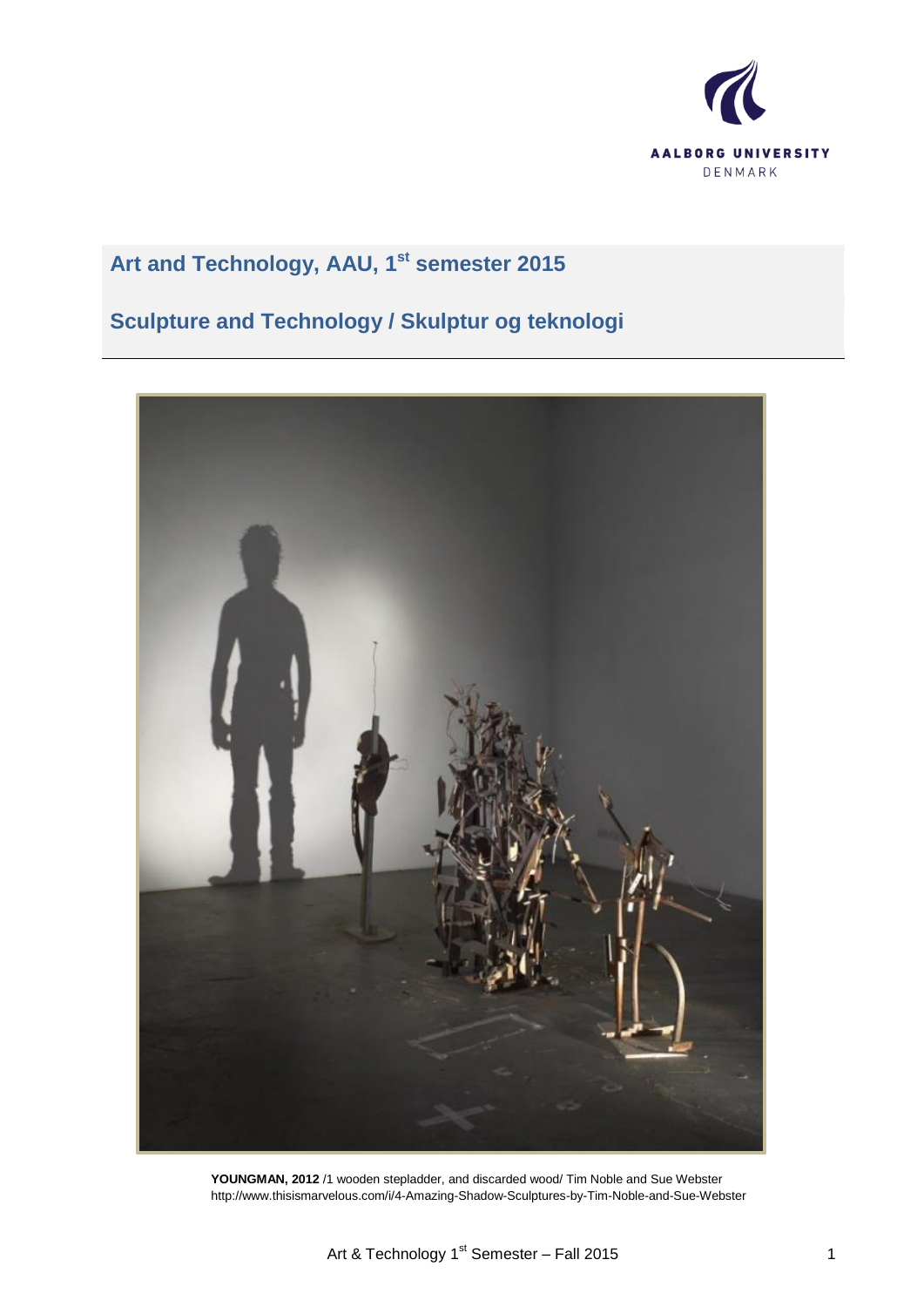

*School: CAT*

*Study board: ArT & Technology*

*Study regulation: BA Study Program in Art & Technology, The Faculty of Humanities, AAU, September 2015.*

*Semester code: ArT1 – HSA160078*

*Study regulations code: HSA16151*

### **Sculpture and Technology (Skulptur og teknologi)**

The semester project for ArT1 2015 is called: Sculpture and Technology – turning scrap into sculptures

Description of the semester project:

On the basis of the fact that humans create enormous amounts of waste (and pollution), it is the student's main assignment to address this phenomenon from an artistic standpoint. The students must therefore use materials that have been discarded as useless and as waste. Within the arts there are several related approaches, such as Found Art, Ready-Made, Waste-Art, Interactive/Kinetic Art and other types of art forms that either addresses the issue in a direct and provocative way or transform waste materials into new aesthetic artifacts and/or critical designs. The precise content of the assignment will be worked out within each group based on common interests in the phenomenon, interest in specific materials (glass, plastic, metal, rubber, electronic waste etc.) and personal or political views on the matter. Each group will therefore present their own unique approach to turning scrap into sculptures and work out a problem statement that clearly defines the approach. Only dogma is that the sculptures should either be interactive or kinetic with respect to integrating basic technological means and made primarily from found materials.

| Semester coordi-<br>nator: | Betty Li Meldgaard, KOM<br>betty@hum.aau.dk<br>+45 9940 3095 |
|----------------------------|--------------------------------------------------------------|
| Secretariat:               | Anne Nielsen, KOM<br>amn@hum.aau.dk<br>+45 9940 9919         |
| <b>Supervisors:</b>        | Betty Li Meldgaard, KOM<br>Line Marie Bruun Jespersen, KOM   |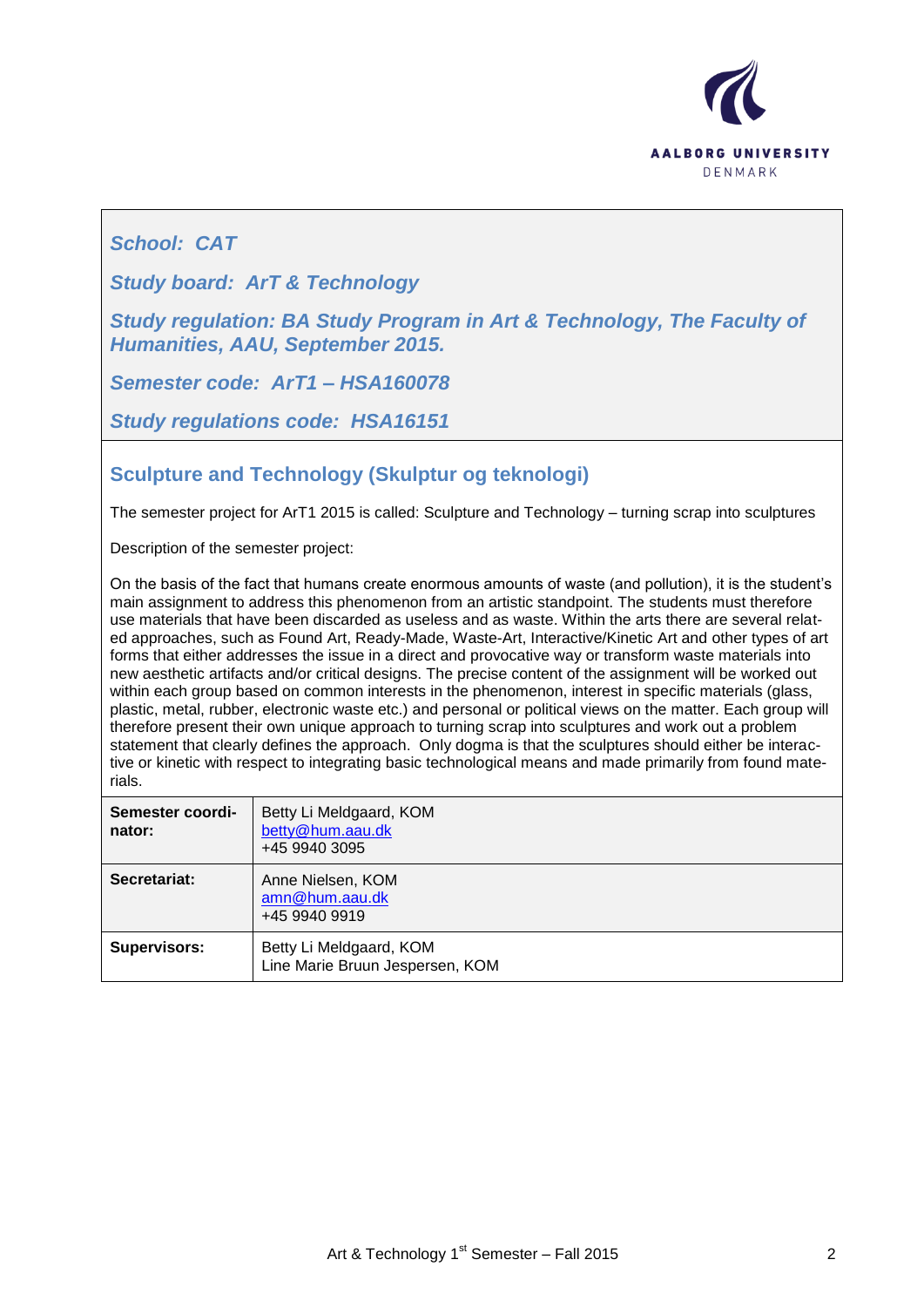

| Module 1: Sculpture and Technology (15 ECTS)<br>Materials - form, structure and composition<br>$\bullet$<br>Perception in Theory and Praxis I<br>$\bullet$<br>Artistic and Academic Methodology I (Creative Methods)<br>$\bullet$<br><b>Sketching Techniques I</b><br>$\bullet$ |                                                                                                       |                                                                                                                                     |  |
|---------------------------------------------------------------------------------------------------------------------------------------------------------------------------------------------------------------------------------------------------------------------------------|-------------------------------------------------------------------------------------------------------|-------------------------------------------------------------------------------------------------------------------------------------|--|
| Supervisors:                                                                                                                                                                                                                                                                    |                                                                                                       | Betty Li Meldgaard, KOM<br>Line Marie Bruun Jespersen, KOM                                                                          |  |
| Teaching staff:                                                                                                                                                                                                                                                                 |                                                                                                       | Betty Li Meldgaard, KOM<br>Line Marie Bruun Jespersen KOM<br>Elizabeth Jochum, KOM<br>Dario Parigi BYG<br>Marit Benthe Norheim, ART |  |
|                                                                                                                                                                                                                                                                                 |                                                                                                       | Module 2: Problem-Based Learning (5 ECTS)<br>Problem Based Learning                                                                 |  |
| Supervisors:                                                                                                                                                                                                                                                                    |                                                                                                       | Betty Li Meldgaard, KOM                                                                                                             |  |
| Teaching staff:                                                                                                                                                                                                                                                                 |                                                                                                       | Betty Li Meldgaard, KOM                                                                                                             |  |
|                                                                                                                                                                                                                                                                                 | Module 3: Physical Interface Design I (5 ECTS)<br><b>Basic Electronics</b><br>Sensors and Actuators I |                                                                                                                                     |  |
| Supervisors:<br>Martin Kibsgaard, MT                                                                                                                                                                                                                                            |                                                                                                       |                                                                                                                                     |  |
| Martin                                                                                                                                                                                                                                                                          |                                                                                                       | Martin Kibsgaard, MT<br>Jesper Thorup Nielsen, ITS                                                                                  |  |
| Module 4: History of Art and Technology I (5 ECTS)<br>History of Art and Technology I                                                                                                                                                                                           |                                                                                                       |                                                                                                                                     |  |
| Supervisors:                                                                                                                                                                                                                                                                    |                                                                                                       | Line Marie Bruun Jespersen, KOM                                                                                                     |  |
| Teaching staff:                                                                                                                                                                                                                                                                 |                                                                                                       | Line Marie Bruun Jespersen, KOM                                                                                                     |  |
| <b>Departments:</b>                                                                                                                                                                                                                                                             |                                                                                                       |                                                                                                                                     |  |
| <b>KOM</b>                                                                                                                                                                                                                                                                      | Department of Communication and Psychology                                                            |                                                                                                                                     |  |
| AD                                                                                                                                                                                                                                                                              | Department of Architecture, Design and Mediatechnology (Architecture and Design)                      |                                                                                                                                     |  |
| MT                                                                                                                                                                                                                                                                              | Department of Architecture, Design and Mediatechnology (Mediatechnology)                              |                                                                                                                                     |  |
| <b>BYG</b>                                                                                                                                                                                                                                                                      | Department of Civil Engineering                                                                       |                                                                                                                                     |  |
| <b>ITS</b>                                                                                                                                                                                                                                                                      | IT-support                                                                                            |                                                                                                                                     |  |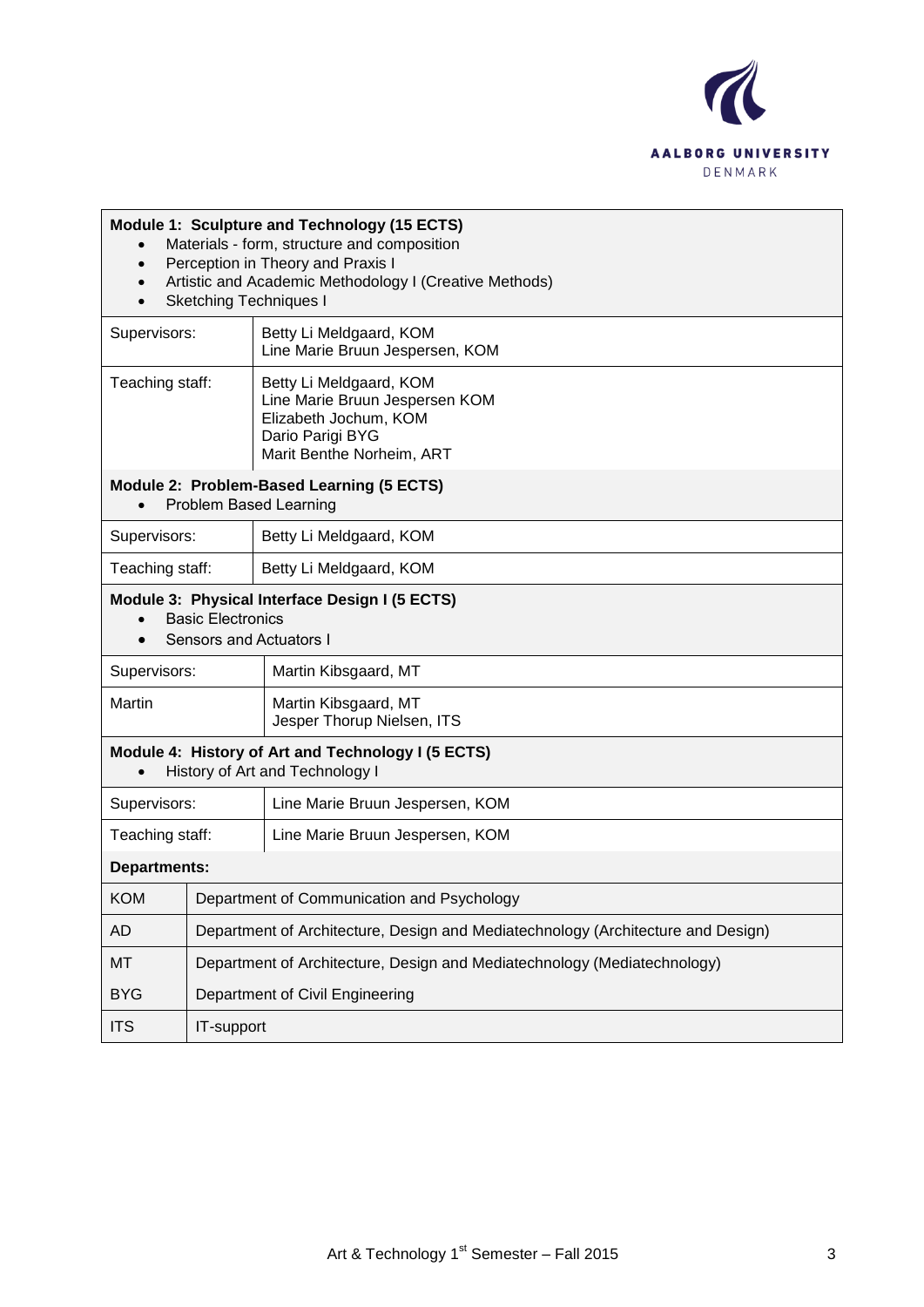

# *Module 1: "Sculpture and Technology" (Skulptur og teknologi) (15 ECTS)*

## *HSA110017F*

| Location:                              | ArT1                                                         |
|----------------------------------------|--------------------------------------------------------------|
| <b>Study Board:</b>                    | ArT & Technology                                             |
| Module coordina-<br>tor:               | Betty Li Meldgaard, KOM<br>betty@hum.aau.dk<br>+45 6022 3409 |
| <b>Method of work</b><br>and language: | Project work in groups.<br>English                           |

#### **Module contents:**

In this module, students work with basic theories and practical methods in regard to the creation of sculptures and sculptural installations and the design of physical artefacts as an aesthetic manifestation. Using materiality as a point of departure, students work with basic principles of form, tactility, structure, composition and artistic expression. Students experiment with a variety of materials and basic technologies in connection with the design and creation of physical artefacts. Students work theoretically and experimentally with a variety of formal, static and dynamic principles, and contexts of use.

#### **Courses:**

In connection with the module, courses may be offered within the following areas:

- Materials Form, Structure and Composition
- Perception in Theory and Practice I
- Artistic and Academic Methodology I: Creative Methods and Academic Writing
- Sketching Techniques

#### **Learning objectives:**

The objective of Module 1: "Sculpture and Technology" is to introduce the students to basic problem subjects and solutions in relation to the creation and construction of artefacts, products and installations of sculptural and aesthetic quality.

During this module, students should acquire:

Basic **knowledge** about

- physical artefacts, sculptures and sculptural installations
- application of basic technology in connection with the production and use of artefacts
- aesthetic and artistic means of expression, interaction of form and technology and choice of materials
- methods and tools for the creation of a work from idea to completed artefact

#### **Skills** in

- identifying, formulating, and analyzing an artistic problem within the theme "sculpture and technology" and developing alternative concepts for a selected problem
- describing and motivating choice of methods in connection with the production of sketches, models and prototypes of artefacts
- identifying, developing and describing artistic ideas and concepts, and the interaction between form and technology, choice of materials and aesthetic expression
- applying appropriate technologies and construction methods in connection with the production and use of artefacts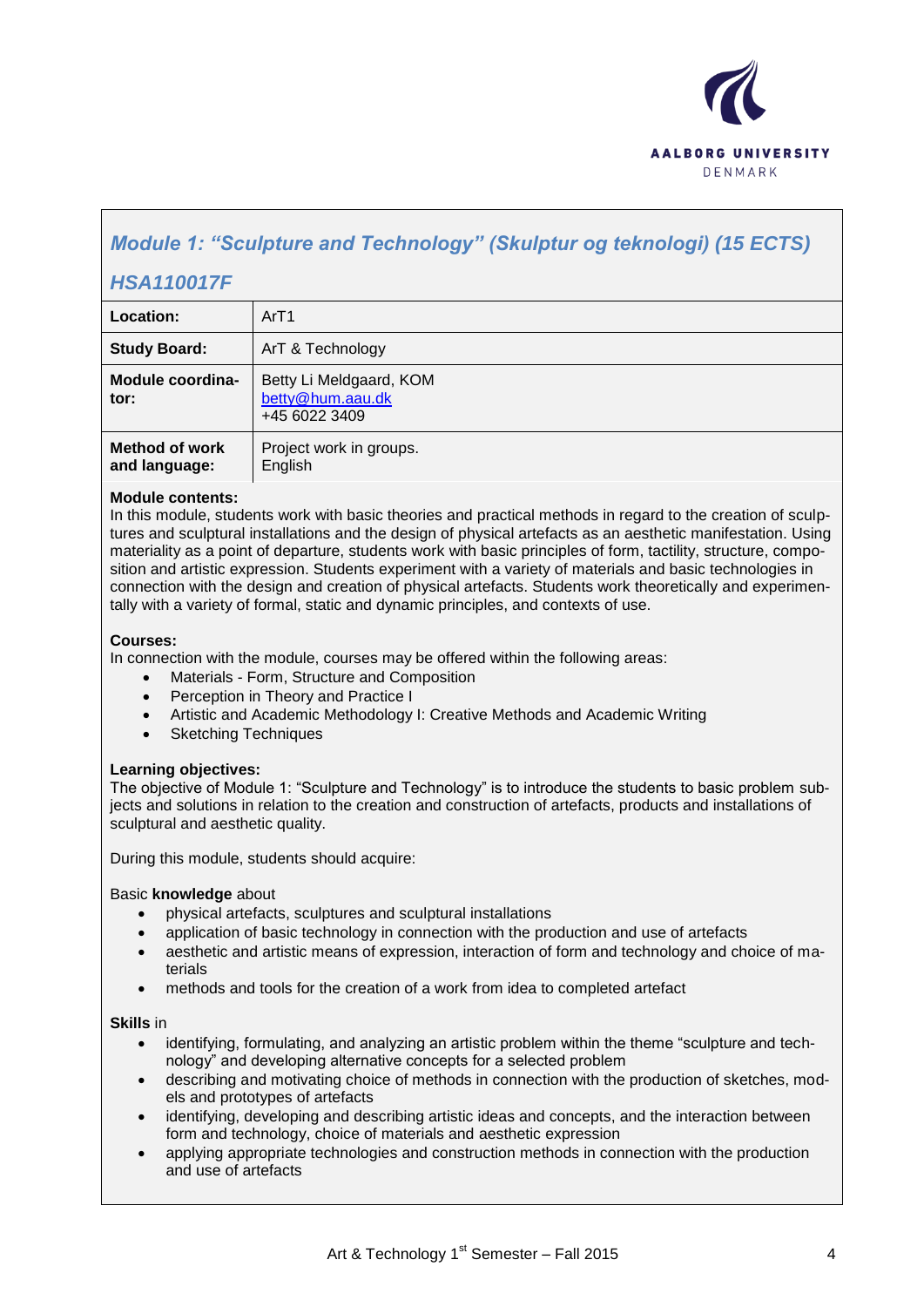

#### **Competencies** in

- describing and analyzing physical artefacts, sculptures and sculptural products
- producing conceptual suggestions of artefacts with artistic quality
- developing practical skills regarding aesthetics and artistic idioms
- describing the completed product in texts, diagrams, drawings, and models, and communicating this in a project report, portfolio, etc.

The module is completed with:

#### **Examination 1**

An internal combined written and oral examination in **Module 1: "Sculpture and Technology"** (Skulptur og teknologi).

The examination will take the form of a conversation between the students, the examiner and another examiner on the basis of the project report or portfolio prepared by the student(s) as well as the product created by the students. The project exam will also address other content from the module courses.

#### **Form of examination**: b)

Number of pages: the written work must not exceed 10 pages per student (15 pages in the case of individual reports).

Duration of examination: 20 minutes per student and 10 minutes for assessment and communication of grades per group, however, the duration of the examination is maximum 2 hours.

**Evaluation**: Grading according to the 7-point scale.

Proportional weighting: An aggregate grade is awarded for the artefact, the written and oral performances.

The assessment results in an individual grade. Credits: 15 ECTS

The written report, the product and the oral examination should demonstrate that the student has fulfilled the objectives outlined above.

| Exam dates:              | week 3, 2016               |
|--------------------------|----------------------------|
| <b>Exhibition dates:</b> | December 1 and 2, 2015     |
| Deadline:                |                            |
| Hand-in date:            | December 17, 2015 at 10 am |
| To:                      | Anne Nielsen               |

### *Materials - form, structure and composition (2 ECTS)*

The course provides an insight, with both theoretical and hands-on approach, on how physical principles and material properties affect, directly or not, the work of sculptors.

| Lesson 1: | Lecture with exercise                                                                                                                                                                                                                                                                                                                                                                                              |
|-----------|--------------------------------------------------------------------------------------------------------------------------------------------------------------------------------------------------------------------------------------------------------------------------------------------------------------------------------------------------------------------------------------------------------------------|
|           | <b>Basic Principles of Equilibrium</b><br>Sculptures has almost never a purely structural intent; however sculptures need to be<br>shaped in certain ways in order to exist as physical objects, and structural and material<br>limitations could be understood as opportunities for the artistic expression. The lecture<br>introduces fundamental concepts of forces, moments and equilibrium through the use of |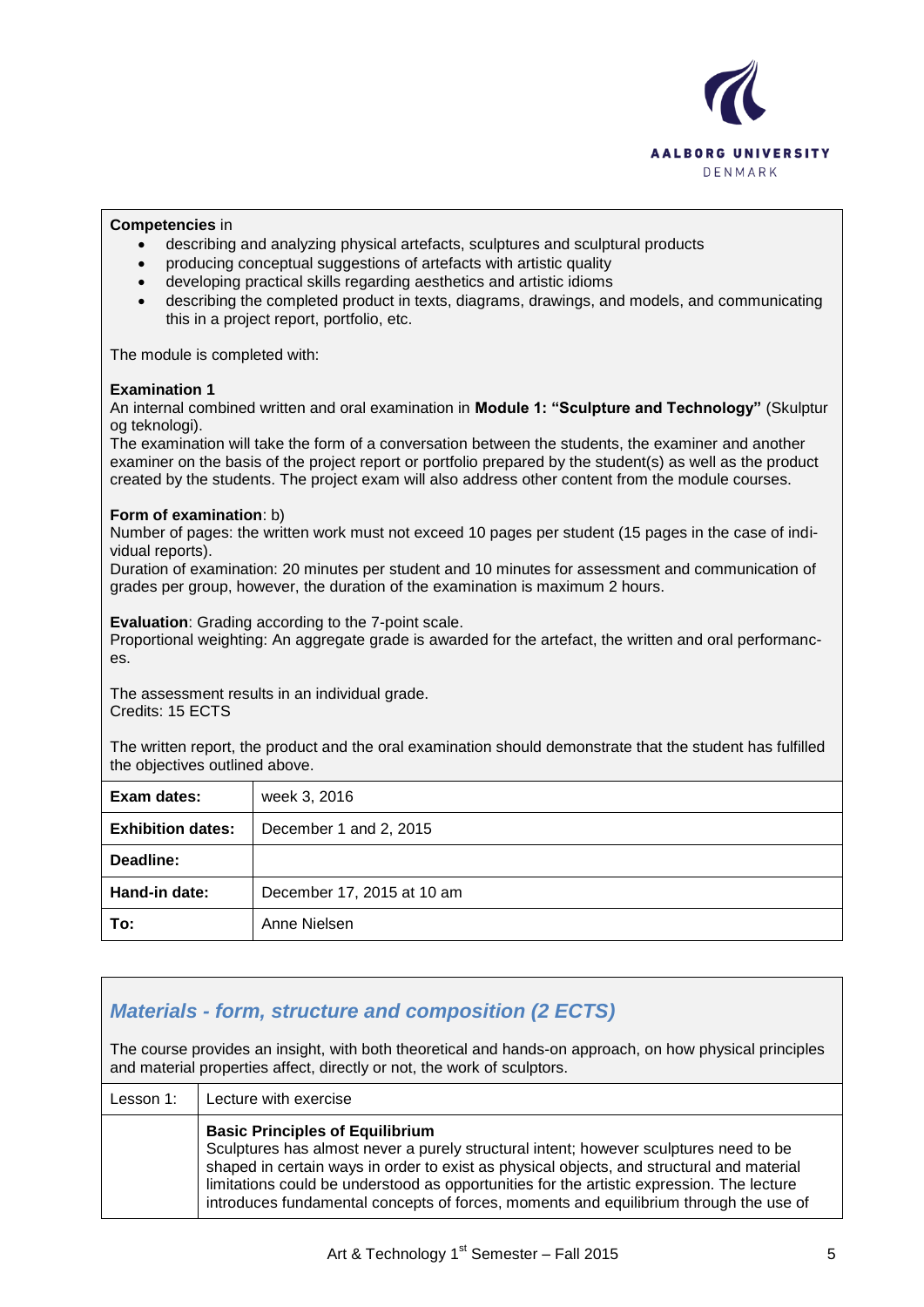

|           | simple operations and graphic force diagrams. Practical example and exercises will be<br>provided for the application of such concepts in the context of sculpture. Students will be<br>called to create a "mobile", a type of kinetic sculpture based on the principle of equilibrium. |
|-----------|-----------------------------------------------------------------------------------------------------------------------------------------------------------------------------------------------------------------------------------------------------------------------------------------|
|           | TBA                                                                                                                                                                                                                                                                                     |
|           | Lecturer: Dario Parigi                                                                                                                                                                                                                                                                  |
|           | Daniel L. Schodek, 1993, Structure in Sculpture (pages 40-46)                                                                                                                                                                                                                           |
|           | Handouts                                                                                                                                                                                                                                                                                |
| Lesson 2: | Lecture                                                                                                                                                                                                                                                                                 |
|           | <b>Balance and Movement: Kinetic Sculptures</b><br>Students will be introduced to the kinetic potential of sculpture through an overview of the<br>constraints and mechanisms that can be combined and assembled in order to achieve an<br>artistic expression.                         |
|           | <b>TBA</b>                                                                                                                                                                                                                                                                              |
|           | Lecturer(s): Dario Parigi                                                                                                                                                                                                                                                               |
|           | Daniel L. Schodek, 1993, Structure in Sculpture (pages 86-93)                                                                                                                                                                                                                           |
|           | Handouts                                                                                                                                                                                                                                                                                |
| Lesson 3: | Lecture                                                                                                                                                                                                                                                                                 |
|           | <b>Balance and Stability - part 1</b><br>The concepts introduced in the first lecture will be applied in the determination of the stabil-<br>ity of a structure with both single and multiple supports, either under its own self weight and<br>when subjected to external loads.       |
|           | <b>TBA</b>                                                                                                                                                                                                                                                                              |
|           | Lecturer: Dario Parigi                                                                                                                                                                                                                                                                  |
|           | Daniel L. Schodek, 1993, Structure in Sculpture (pages 46-85)                                                                                                                                                                                                                           |
|           | Handouts                                                                                                                                                                                                                                                                                |
| Lesson 4: | Lecture with exercise                                                                                                                                                                                                                                                                   |
|           | <b>Balance and Stability - part 2</b><br>An intuitive graphic method will be introduced for the determination of the center of mass of<br>a three dimensional sculpture.                                                                                                                |
|           | <b>TBA</b>                                                                                                                                                                                                                                                                              |
|           | Lecturer: Dario Parigi                                                                                                                                                                                                                                                                  |
|           | Daniel L. Schodek, 1993, Structure in Sculpture (pages 46-85)                                                                                                                                                                                                                           |
|           | <b>Handouts</b>                                                                                                                                                                                                                                                                         |
| Lesson 5: | Lecture with exercise                                                                                                                                                                                                                                                                   |
|           | <b>Shapes and Stresses in Structural Systems</b><br>Analysis of stresses developing in elements of different structural systems: tension, com-                                                                                                                                          |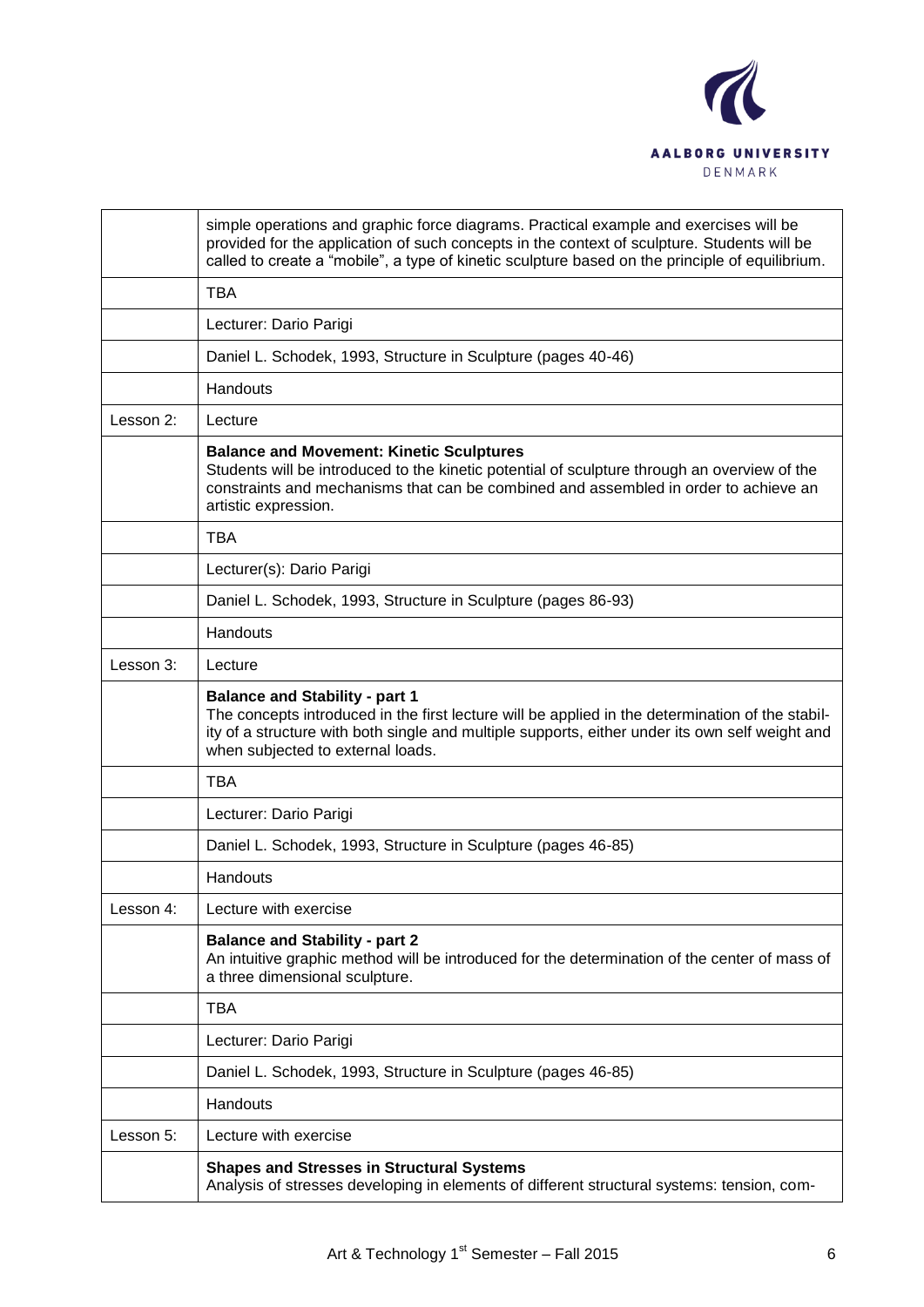

|           | pression, and bending.                                                                                                                                                                                                                                                                                                                    |
|-----------|-------------------------------------------------------------------------------------------------------------------------------------------------------------------------------------------------------------------------------------------------------------------------------------------------------------------------------------------|
|           | TBA                                                                                                                                                                                                                                                                                                                                       |
|           | Lecturer: Dario Parigi                                                                                                                                                                                                                                                                                                                    |
|           | Deplazes, A., 2005, Constructing Architecture: Materials, Processes, Structures (pages<br>113-138)<br>Daniel L. Schodek, 1993, Structure in Sculpture (pages 104-126)                                                                                                                                                                     |
|           | <b>Handouts</b>                                                                                                                                                                                                                                                                                                                           |
| Lesson 6: | Lecture                                                                                                                                                                                                                                                                                                                                   |
|           | <b>Introduction to Materials: Metal</b><br>Material properties and crafting techniques have a direct impact on the way the sculptor<br>can work with the material and what forms can be made with it.<br>The lecture presents the mechanical and physical properties of metals, crafting tools, tech-<br>niques and construction details. |
|           | TBA                                                                                                                                                                                                                                                                                                                                       |
|           | Lecturer: Dario Parigi                                                                                                                                                                                                                                                                                                                    |
|           | Deplazes, A., 2005, Constructing Architecture: Materials, Processes, Structures (77-112)<br>Daniel L. Schodek, 1993, Structure in Sculpture (pages 242-253)                                                                                                                                                                               |
|           | Handouts                                                                                                                                                                                                                                                                                                                                  |
| Lesson 7: | Lecture                                                                                                                                                                                                                                                                                                                                   |
|           | <b>Introduction to Materials: Wood</b><br>The lecture presents the mechanical and physical properties of wood, crafting tools, tech-<br>niques and construction details.                                                                                                                                                                  |
|           | TBA                                                                                                                                                                                                                                                                                                                                       |
|           | Lecturer: Dario Parigi                                                                                                                                                                                                                                                                                                                    |
|           | Deplazes, A., 2005, Constructing Architecture: Materials, Processes, Structures (pages 56-<br>76)<br>Daniel L. Schodek, 1993, Structure in Sculpture (page 253)                                                                                                                                                                           |
|           | Handouts                                                                                                                                                                                                                                                                                                                                  |
| Lesson 8: | Lecture                                                                                                                                                                                                                                                                                                                                   |
|           | <b>Introduction to Materials: Concrete</b><br>The lecture presents the mechanical and physical properties of concrete, crafting tools,<br>techniques and construction details.                                                                                                                                                            |
|           | <b>TBA</b>                                                                                                                                                                                                                                                                                                                                |
|           | Lecturer: Dario Parigi                                                                                                                                                                                                                                                                                                                    |
|           | Deplazes, A., 2005, Constructing Architecture: Materials, Processes, Structures (pages 56-<br>76)<br>Daniel L. Schodek, 1993, Structure in Sculpture (pages 260-265)                                                                                                                                                                      |
|           | Handouts                                                                                                                                                                                                                                                                                                                                  |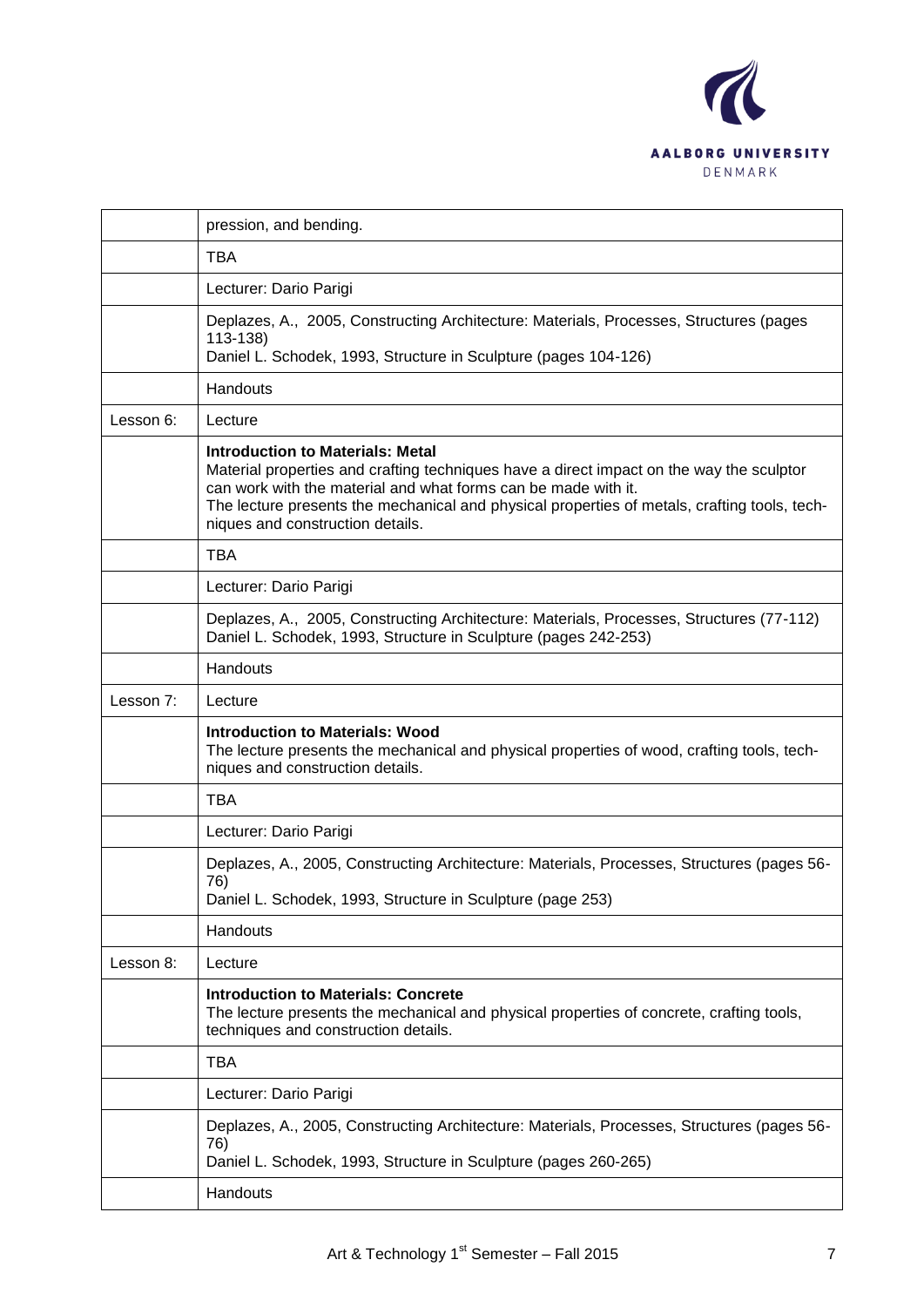

| <b>Perception in Theory and Praxis I (1 ECTS)</b> |                                                                                                                                                                                                                                                                                                                                                |  |
|---------------------------------------------------|------------------------------------------------------------------------------------------------------------------------------------------------------------------------------------------------------------------------------------------------------------------------------------------------------------------------------------------------|--|
| Lesson 1-2:                                       | Lecture $(1+2$ and $3+4)$                                                                                                                                                                                                                                                                                                                      |  |
|                                                   | Perception in Theory and Praxis - Introduction<br>The functional relation between perception and materials in relation to visual and tactile<br>perception. How does things look and feel? The lecture will provide the students with an<br>extensive vocabulary to support choices of materials and objects for the semester as-<br>signment. |  |
|                                                   | Assignment - Environmental Investigation - will be handed out in relation to the course.                                                                                                                                                                                                                                                       |  |
|                                                   | Date for lesson - see calendar.                                                                                                                                                                                                                                                                                                                |  |
|                                                   | Betty Li Meldgaard                                                                                                                                                                                                                                                                                                                             |  |
|                                                   | Literature relevant for the main semester report will be given in relation to the course                                                                                                                                                                                                                                                       |  |
|                                                   | Refs. to the course content and suggested readings:                                                                                                                                                                                                                                                                                            |  |
|                                                   | lan Gordon, "Theories of Visual Perception", 3 <sup>rd</sup> . ed.                                                                                                                                                                                                                                                                             |  |
|                                                   | Wade and Swanston, "Visual Perception - an introduction", 2004                                                                                                                                                                                                                                                                                 |  |
|                                                   | James J. Gibson, "Ecological Approach to visual perception", Lawrence Erlbaum Associ-                                                                                                                                                                                                                                                          |  |
|                                                   | ates, 1979/1986                                                                                                                                                                                                                                                                                                                                |  |
|                                                   | http://webmineral.com/help/Habits.shtml                                                                                                                                                                                                                                                                                                        |  |
| Lesson 3-4:                                       | Lecture $(5+6$ and 7)                                                                                                                                                                                                                                                                                                                          |  |
|                                                   | Lecture (and assignment presentation).<br>After the students have presented the result from the assignment the course will end with<br>a lecture that touches upon the understanding of the history and science behind theories<br>of perception.                                                                                              |  |
|                                                   | The goal of the course is to deepen the understanding of the history and science behind<br>theories of perception.                                                                                                                                                                                                                             |  |
|                                                   | Date for lesson - see calendar.                                                                                                                                                                                                                                                                                                                |  |
|                                                   | Betty Li Meldgaard                                                                                                                                                                                                                                                                                                                             |  |
|                                                   | Literature relevant for the main semester report will be given in relation to the course                                                                                                                                                                                                                                                       |  |

# *Artistic and Academic Methodology I (Creative Methods) (1 ECTS)*

| Lesson 1: | Workshop                                                                                                                                                                                                                                                                                                                                                                                                         |
|-----------|------------------------------------------------------------------------------------------------------------------------------------------------------------------------------------------------------------------------------------------------------------------------------------------------------------------------------------------------------------------------------------------------------------------|
|           | <b>Introduction Academic Writing.</b><br>This workshop provides students with an introduction to the fundamentals of academic<br>writing. Special attention will be given to organizational and research methods for ArT<br>semester reports (including bibliographic references citation methods), as well as case<br>studies/user studies, and challenges unique to interdisciplinary and co-authored reports. |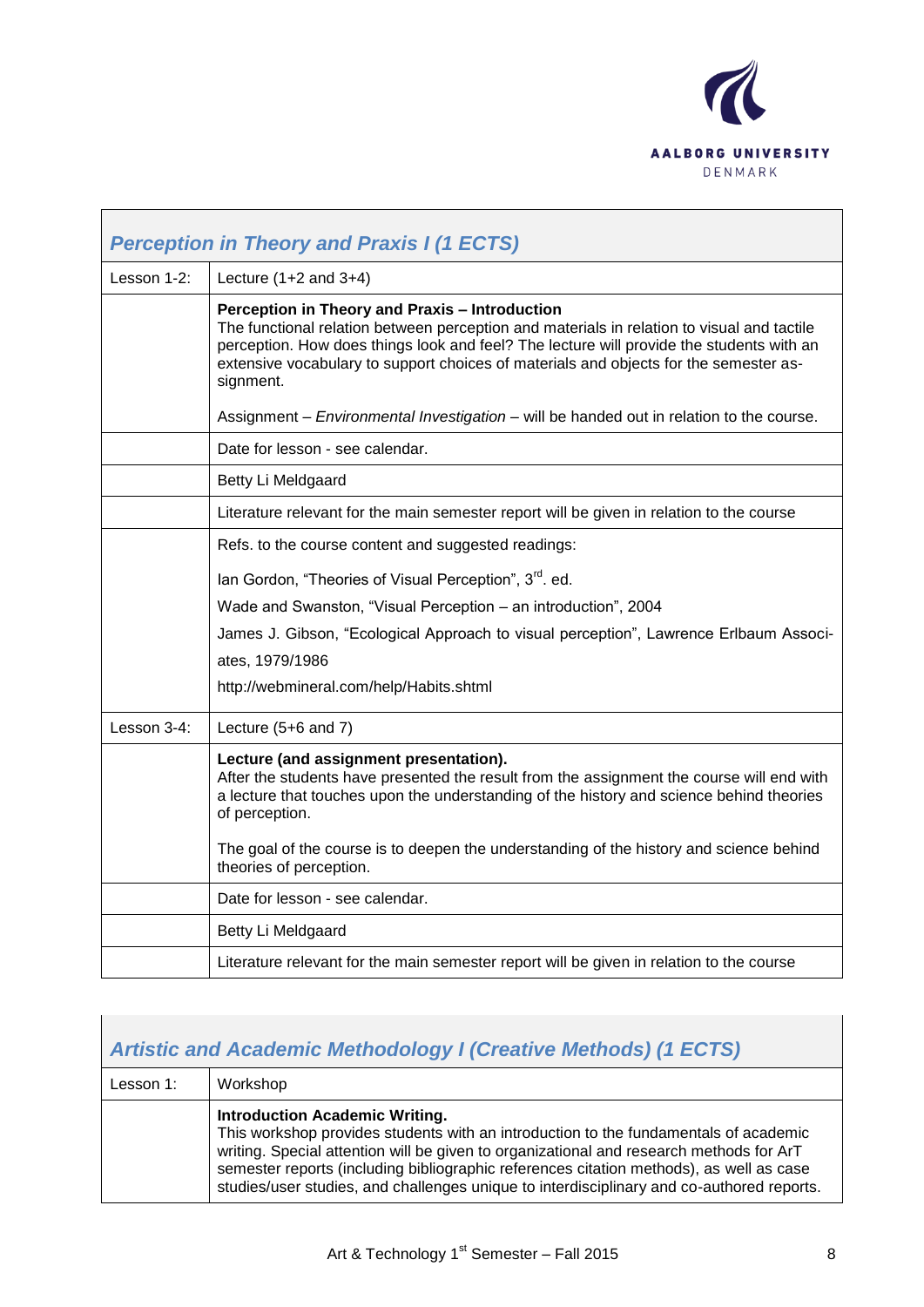

|           | Special attention will be dedicated to online resources, AAU library services, as well as<br>PBL requirements.                                                                                                                                                                                                                                                                                                                                                                    |
|-----------|-----------------------------------------------------------------------------------------------------------------------------------------------------------------------------------------------------------------------------------------------------------------------------------------------------------------------------------------------------------------------------------------------------------------------------------------------------------------------------------|
|           | Date for lesson - see calendar.                                                                                                                                                                                                                                                                                                                                                                                                                                                   |
|           | Elizabeth Jochum                                                                                                                                                                                                                                                                                                                                                                                                                                                                  |
|           | Readings:<br>Writing in College (Univ of Chicago) by Joseph Williams and Lawrence McEnernery.                                                                                                                                                                                                                                                                                                                                                                                     |
|           | https://owl.english.purdue.edu/owl/resource/658/01/<br>http://www.chicagomanualofstyle.org/home.html<br>http://www.en.aub.aau.dk<br>Handouts<br>Form & Style (Carole Slade & Robert Perrin) Chapter 1, 3, and 7<br>Handbook for Writers (Ruszkiewicz et al.) Ch 6: How Do You Write in College?                                                                                                                                                                                   |
| Lesson 2: | Workshop                                                                                                                                                                                                                                                                                                                                                                                                                                                                          |
|           | Academic Methodology: Applied Methods.<br>What is applied research, and how is it relevant to ArT study and your project reports?<br>This workshop provides students with an introduction to applied methods in the humani-<br>ties with a specific focus on new media art and interdisciplinary research projects that<br>combine scientific and artistic methods. We discuss specific evaluation methods that<br>frame applied research in Art and Technology and HCI research. |
|           | Date for lesson - see calendar.                                                                                                                                                                                                                                                                                                                                                                                                                                                   |
|           | Elizabeth Jochum                                                                                                                                                                                                                                                                                                                                                                                                                                                                  |
|           | New Media Art (Mark Tribe)<br>Interactive Experience in the Digital Age (Candy and Ferguson)- Introduction<br>"Blending Art Events and HCI Research" (Reilly et al.)                                                                                                                                                                                                                                                                                                              |
|           | https://wiki.brown.edu/confluence/display/MarkTribe/New+Media+Art                                                                                                                                                                                                                                                                                                                                                                                                                 |
| Lesson 3: | Lecture                                                                                                                                                                                                                                                                                                                                                                                                                                                                           |
|           | Artistic Methods: Sculpture & Performance Early History.<br>This class traces the intersection of sculpture, kineticism and performance in the early<br>twentieth century avant-garde. We specifically look at works by Umberto Boccioni, Fortu-<br>nato Depero, Maholy-Nagy and Alexander Calder to chart the development of non-<br>figurative sculpture in European and American kinetic art and its impact on late-twentieth<br>century sculpture.                            |
|           | Date for lesson - see calendar.                                                                                                                                                                                                                                                                                                                                                                                                                                                   |
|           | Elizabeth Jochum                                                                                                                                                                                                                                                                                                                                                                                                                                                                  |
|           | "Colori" (Fortunato Depero).<br>"Absolute Motion + Relative Motion = Dynamism" (Umberto Boccioni)<br>Beyond Modern Sculpture: CH 1 "Sculpture's Vanishing Base," Ch 6 "Kineticism: The<br>unrequited Art" (Jack Burnham).                                                                                                                                                                                                                                                         |
| Lesson 4: | Lecture                                                                                                                                                                                                                                                                                                                                                                                                                                                                           |
|           | Artistic Methods: Sculpture/Performance/Installation late 20 <sup>th</sup> / early 21 <sup>st</sup> century<br>This class discusses the performative turn in sculpture that includes systems and genera-<br>tive art. We consider how relevant works by Robert Breer and Billy Klüver and Fujiko                                                                                                                                                                                  |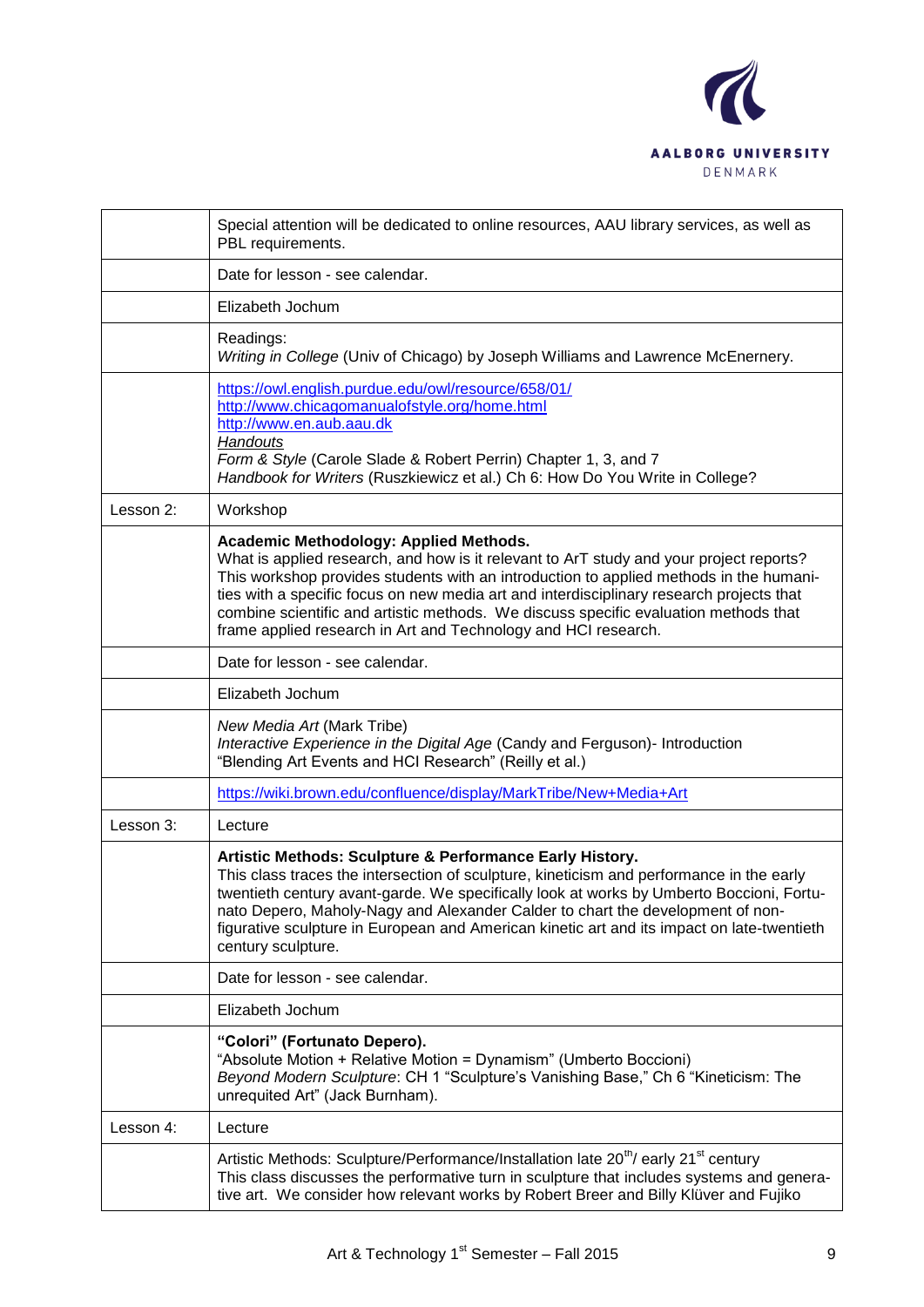

| Nakaya developed by E.A.T. artists for the <i>Expo '70</i> and other contemporary interactive<br>sculptures, as well as Cybernetic Serendipity and Nine Evenings, as well as contempo-<br>rary robotic art works, deliberately experiment with performance elements and structure<br>to interrogate the concept of sculpture in the postmodern age. |
|-----------------------------------------------------------------------------------------------------------------------------------------------------------------------------------------------------------------------------------------------------------------------------------------------------------------------------------------------------|
| Date for lesson - see calendar.                                                                                                                                                                                                                                                                                                                     |
| Elizabeth Jochum                                                                                                                                                                                                                                                                                                                                    |
| Beyond Modern Sculpture: Ch 7 "Light Sculpture as Medium," Ch 8 "Robots and Cyborg<br>Art" (Jack Burnham)<br>"The Machine as Autonomous Performer" in Interactive Experience in the Digital Age<br>(Bown et al.)<br>"The Telegarden and Other Oddities" in Robots and Art: An Unlikely Symbioses. Jochum<br>and Goldberg.                           |

| <b>Sketching Techniques I (1 ECTS)</b> |                                                                                                                                                                                                                                                                                                                                                                                                                                                   |  |
|----------------------------------------|---------------------------------------------------------------------------------------------------------------------------------------------------------------------------------------------------------------------------------------------------------------------------------------------------------------------------------------------------------------------------------------------------------------------------------------------------|--|
| Lesson 1-2                             | Workshop                                                                                                                                                                                                                                                                                                                                                                                                                                          |  |
|                                        | From ideas to realisation.<br>Marit Benthe Norheim will show different ways of communicating dreams, thoughts and<br>ideas via sketching techniques and examples from various artists: - She will also show<br>how sketches of an artist's vision and technical drawings from engineers meet and devel-<br>op in collaboration.<br>The students will be encouraged to express themselves by trying to understand the en-<br>joyment of sketching. |  |
|                                        | Date for lesson - see calendar.                                                                                                                                                                                                                                                                                                                                                                                                                   |  |
|                                        | Marit Benthe Norheim, the artist behind Campingwomen and Life-boats.<br>By www.norheim.dk and www.life-boats.com                                                                                                                                                                                                                                                                                                                                  |  |
|                                        | Sept. 23. - 24.                                                                                                                                                                                                                                                                                                                                                                                                                                   |  |
| Lesson $3-4$ :                         | Workshop                                                                                                                                                                                                                                                                                                                                                                                                                                          |  |
|                                        | Robert Wood - Guest Lecturer                                                                                                                                                                                                                                                                                                                                                                                                                      |  |
|                                        |                                                                                                                                                                                                                                                                                                                                                                                                                                                   |  |
|                                        |                                                                                                                                                                                                                                                                                                                                                                                                                                                   |  |
|                                        |                                                                                                                                                                                                                                                                                                                                                                                                                                                   |  |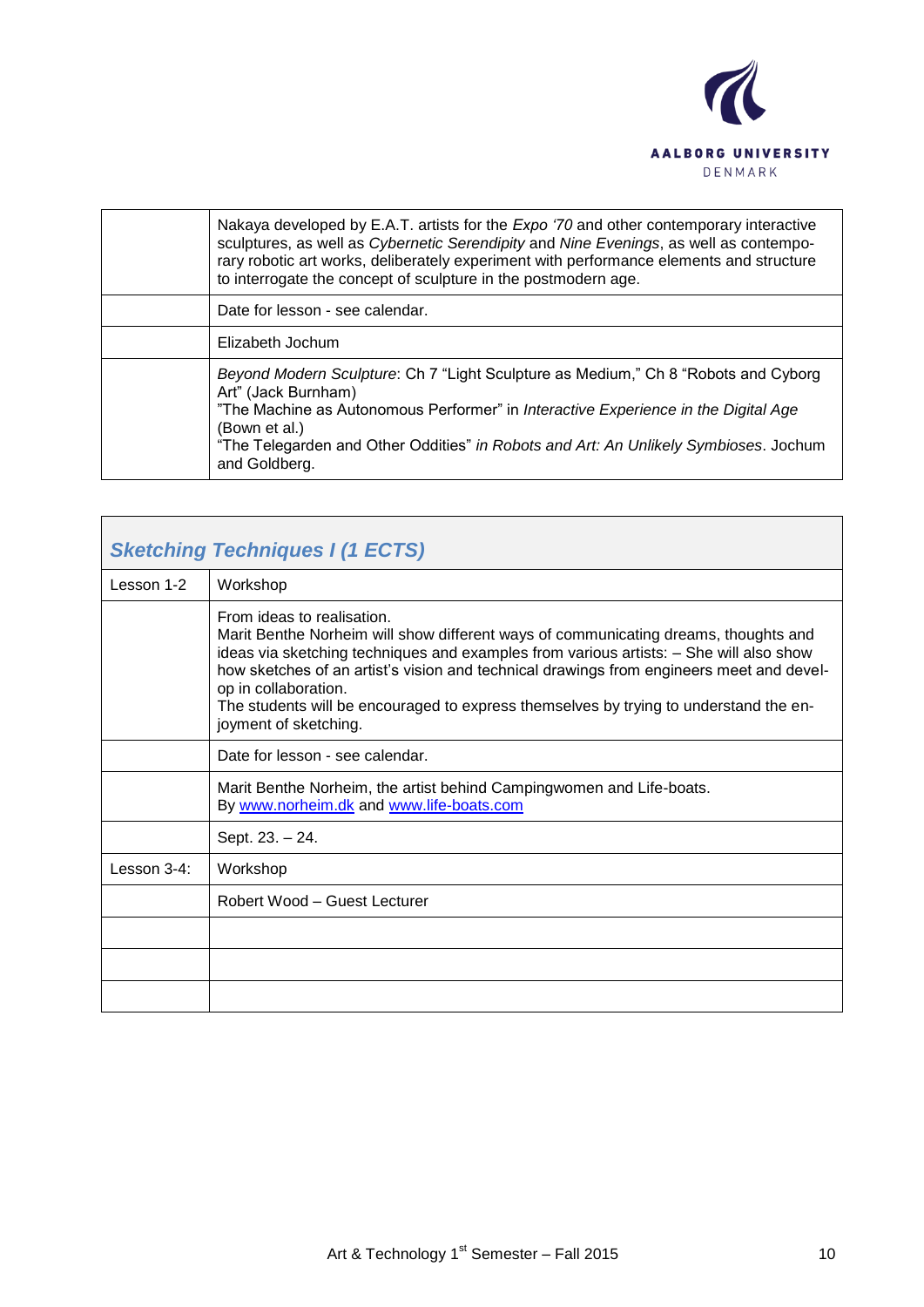

# *Module 2 "Problem Based Learning" (Problembaseret læring) (***5 ECTS)**

## *HSA110021F*

| Location:                              | ArT1                                                         |
|----------------------------------------|--------------------------------------------------------------|
| <b>Study Board:</b>                    | ArT & Technology                                             |
| Module coordina-<br>tor:               | Betty Li Meldgaard, KOM<br>betty@hum.aau.dk<br>+45 9940 3095 |
| <b>Method of work</b><br>and language: | Group work<br>English                                        |

#### **Module contents:**

This module consists of an introduction to the main constituents of art and technology projects: problembased learning and project work including statement of problem, artistic practice, academic methods and technological means. Furthermore, the module introduces group work and supervision. The module is arranged as a minor project including lectures and workshops.

#### **Courses:**

In connection with the module, courses may be offered within the following area:

Problem Based Learning

#### **Learning objectives:**

During this module, students should acquire:

#### Basic **knowledge** about

- problem-based learning and project work
- the importance of choice of methods
- the application of technological means and materials

#### **Skills** in

- identifying and formulating an artistic problem within the areas art and technology
- describing and validating choice of methods for solving a defined problem
- collecting and applying relevant knowledge in relation to a defined problem
- finding and applying practical solutions

#### **Competencies** in

- structuring and reflecting on a problem-based project process
- participating in professional and interdisciplinary and intercultural collaboration in order to solve a defined problem.

The module is completed with:

#### **Examination 2**

An internal oral project examination in **Module 2 "Problem Based Learning"** (Problembaseret læring) on the basis of a project report that must not exceed 3 pages per student.

#### **Form of examination**: b) Duration: 15 min per student.

**Evaluation**: pass/fail. In case of a fail grade, an additional examiner will also evaluate the assignment.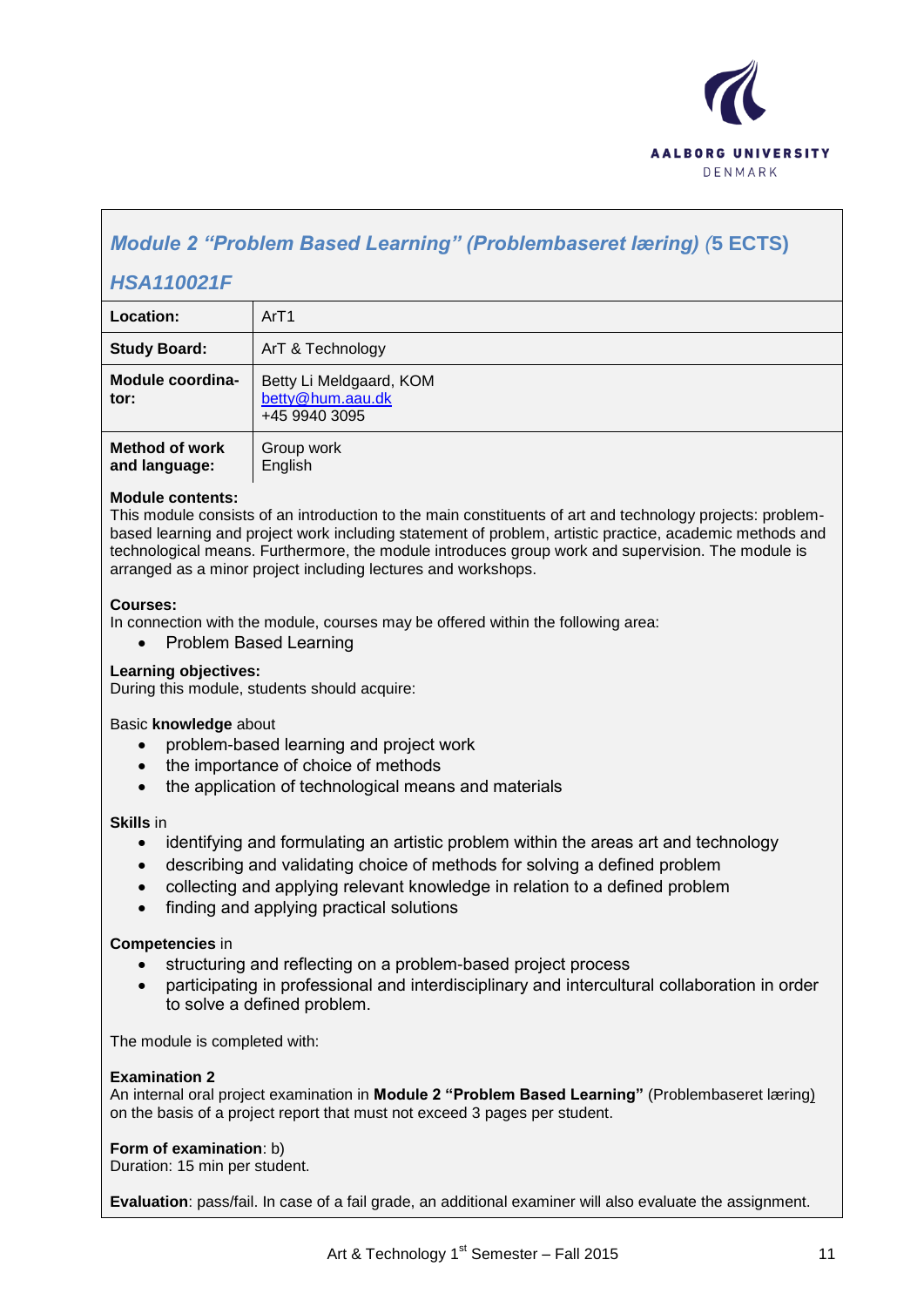

**Substitution**: the examination may be substituted by satisfactory and active participation in courses, i.e. 80% presence and submission of all assignments set during the course. Credits: 5 ECTS

The examination should demonstrate that the student has fulfilled the objectives outlined above.

| Exam dates:              |                                 |
|--------------------------|---------------------------------|
| <b>Exhibition dates:</b> |                                 |
| Deadline:                |                                 |
| Hand-in date:            | No hand-in. Group presentations |
| To:                      | Anne Nielsen                    |

#### **Scope and expectations:**

In order to pass the course students will have to attend 80% of the course and show active participation in the Parking Day event on the 16<sup>th</sup> of Sept.. Additionally the students will make a presentation of the problem statement, the work process and the results of the work with Parking Day in order to pass the course. Specifics regarding the presentation, including a schedule and time frame will be given during the PBL course.

**Module activities (course sessions etc.) Beside the listed activities below, the module will consist of workshop-activities, ad hoc student presentation and feedback as well as supervision.**

| <b>Problem Based Learning (2 ECTS)</b> |                                                                                                                                                                                                                                                                                                                                           |  |
|----------------------------------------|-------------------------------------------------------------------------------------------------------------------------------------------------------------------------------------------------------------------------------------------------------------------------------------------------------------------------------------------|--|
| Lesson 1:                              | Lecture (1 and 2)                                                                                                                                                                                                                                                                                                                         |  |
|                                        | <b>PBL-</b> introduction<br>The purpose of the first 2 lectures is to give an introduction to the Aalborg PBL model,<br>which is based on group work and group supervision. Furthermore, in relation to Art and<br>Technology, we will look at the play based extended concept of PBL, namely PpBL (Prob-<br>lem and play based learning) |  |
|                                        | <b>TBA</b>                                                                                                                                                                                                                                                                                                                                |  |
|                                        | Lecturer: Betty Li Meldgaard                                                                                                                                                                                                                                                                                                              |  |
|                                        | Hans Kiib in "The Aalborg PBL model" - Playbased Learning p. 205<br>Kolmos, Fink and Krogh, "The Aalborg PBL Model", 2004 p. 10<br>Principles of project organized problem-solving - Kjærsdam and Enemark/1994 in "The<br>Aalborg PBL Model" (2004                                                                                        |  |
|                                        |                                                                                                                                                                                                                                                                                                                                           |  |
| Lesson 2:                              | Lecture (3 and 4)                                                                                                                                                                                                                                                                                                                         |  |
|                                        | Problem Statement – How (we create it) and Why (we need it)<br>The lectures will work with academic and artistic problem statements in relation to Parking<br>Day                                                                                                                                                                         |  |
|                                        | See schedule                                                                                                                                                                                                                                                                                                                              |  |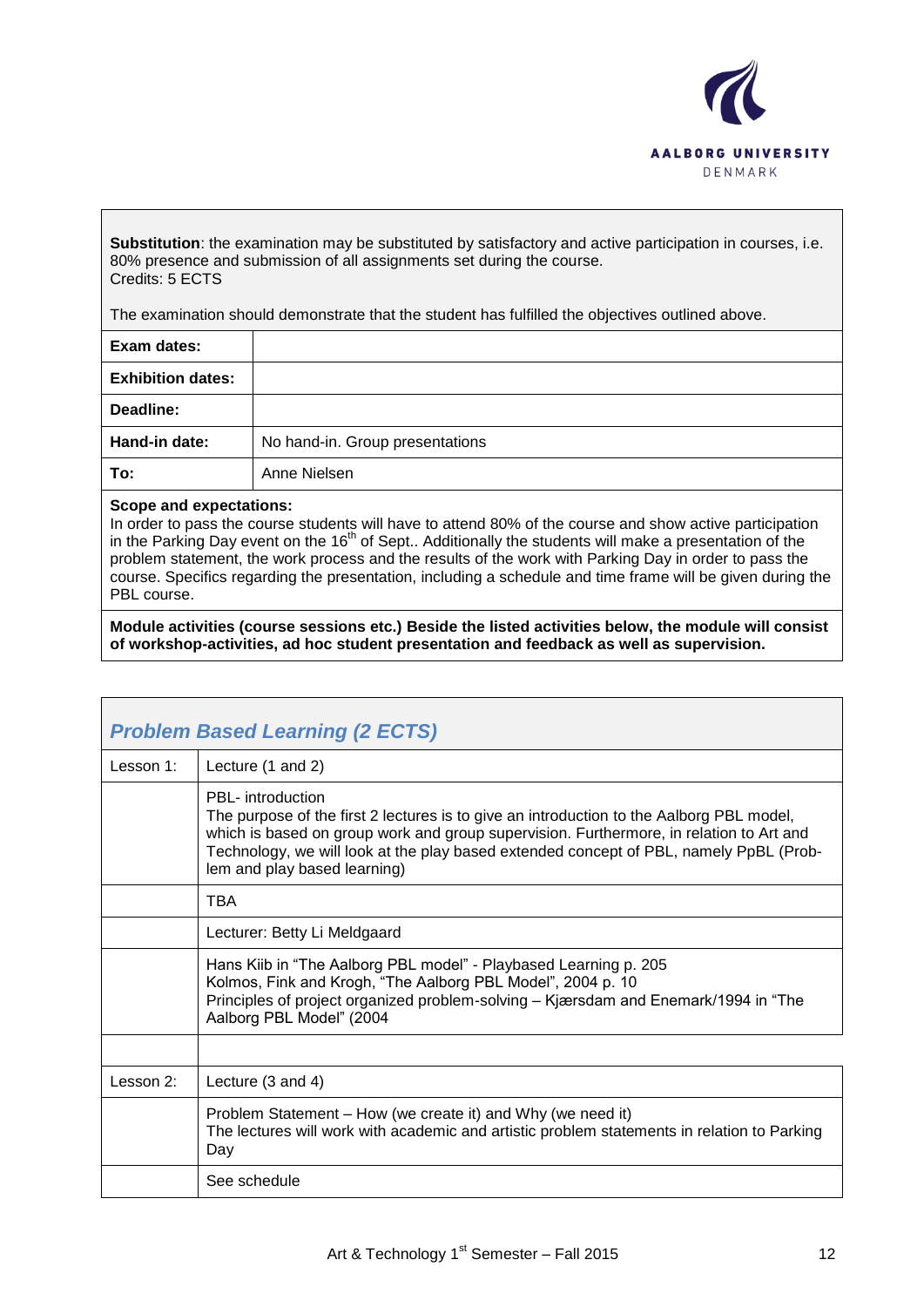

|           | Lecturer: Betty LI Meldgaard                                                                                                                                                                                                                                                                                                                                                                                                                                                                                                                                                                                                                  |
|-----------|-----------------------------------------------------------------------------------------------------------------------------------------------------------------------------------------------------------------------------------------------------------------------------------------------------------------------------------------------------------------------------------------------------------------------------------------------------------------------------------------------------------------------------------------------------------------------------------------------------------------------------------------------|
|           | Literature: D. David Sapp. 1997. "Problem Parameters and Problem finding in Art Educa-<br>tion"<br>Autoethnography: http://www.qualitative-research.net/index.php/fqs/article/view/1589/3095                                                                                                                                                                                                                                                                                                                                                                                                                                                  |
| Lesson 3: | Lecture (5 and 6)                                                                                                                                                                                                                                                                                                                                                                                                                                                                                                                                                                                                                             |
|           | Finding the problem together - group work. These lectures will focus on group work and<br>the challenges of formulating a problem. The lectures will be a combination of teaching and<br>small group assignments centered on identifying a collective problem and working with an<br>artistic solution to problems based on the collective coming together of individual ap-<br>proaches and skills.<br>Assignment will be a 3 page introduction to a problem formulation, which will form the basis<br>for analysis in Academic Methodology and a problem formulation which will form the basis<br>for carrying out the Parking Day project. |
|           | See schedule                                                                                                                                                                                                                                                                                                                                                                                                                                                                                                                                                                                                                                  |
|           | Lecturer: Betty Li Meldgaard                                                                                                                                                                                                                                                                                                                                                                                                                                                                                                                                                                                                                  |
| Lesson 4: | Lecture $(7 - 8)$                                                                                                                                                                                                                                                                                                                                                                                                                                                                                                                                                                                                                             |
|           | PBL - supervision and evaluation. During this part of the course, supervision and the rela-<br>tion between supervisors and students will be on the agenda. Furthermore, challenges<br>related to evaluation and examination will be addressed in relation to the Aalborg model of<br>doing group exams.                                                                                                                                                                                                                                                                                                                                      |
|           | See schedule                                                                                                                                                                                                                                                                                                                                                                                                                                                                                                                                                                                                                                  |
|           | Lecturer: Betty Li Meldgaard                                                                                                                                                                                                                                                                                                                                                                                                                                                                                                                                                                                                                  |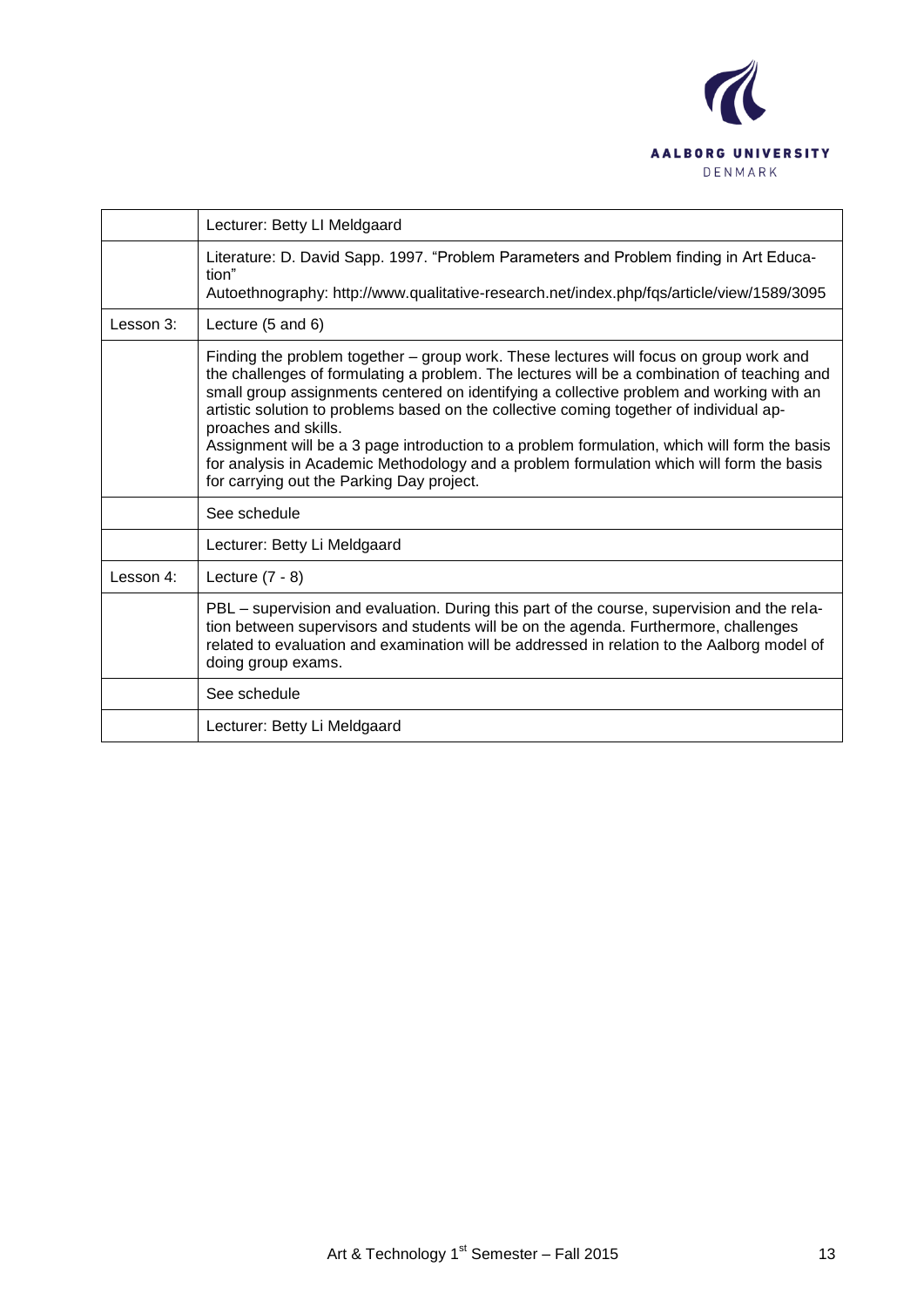

# *Module 3 "Physical Interface Design I" (Fysisk interface design I) (5 ECTS)*

## *HSA110019D*

| Location:             | ArT1                                |
|-----------------------|-------------------------------------|
| <b>Study Board:</b>   | ArT & Technology                    |
| Module coordina-      | Martin Kibsgaard (Media Technology) |
| tor:                  | kibsgaard@create.aau.dk             |
| <b>Method of work</b> | Individual or small groups          |
| and language:         | English                             |

#### **Module contents**:

In this module, students learn about basic principles of electronics and how different electronic sensors and actuators can be interfaced to a microcontroller to design alternative forms of interactions between man and machine.

#### **Courses:**

In connection with the module, courses may be offered within the following areas:

- Basic Electronics
- Sensors and Actuators I

#### **Learning objectives:**

During this module students should acquire:

#### Basic **knowledge** about

- basic electronics: resistors, diodes, and transistors
- sensing possibilities: binary (buttons) and continuous (analog) sensors
- related work in sensor technology and the media arts

#### **Skills** in

- developing and applying a physical interface using specific sensors and actuators
- analyzing use of the artefact
- synthesizing knowledge in written documentation

#### **Competencies** in

evaluating an artefact with regards to basic electronics, sensors, and actuators.

The module is completed with:

#### **Examination 3**

An internal written examination in **Module 3: "Physical Interface Design I"** (Fysisk interface design I).

#### **Form of examination**: c)

The examination is a 7-day assignment on a set subject. Number of pages: the written part must not exceed 5 pages.

**Evaluation**: pass/fail. In case of a fail grade, an additional examiner will also evaluate the assignment.

**Substitution**: the examination may be substituted by satisfactory and active participation in courses, i.e.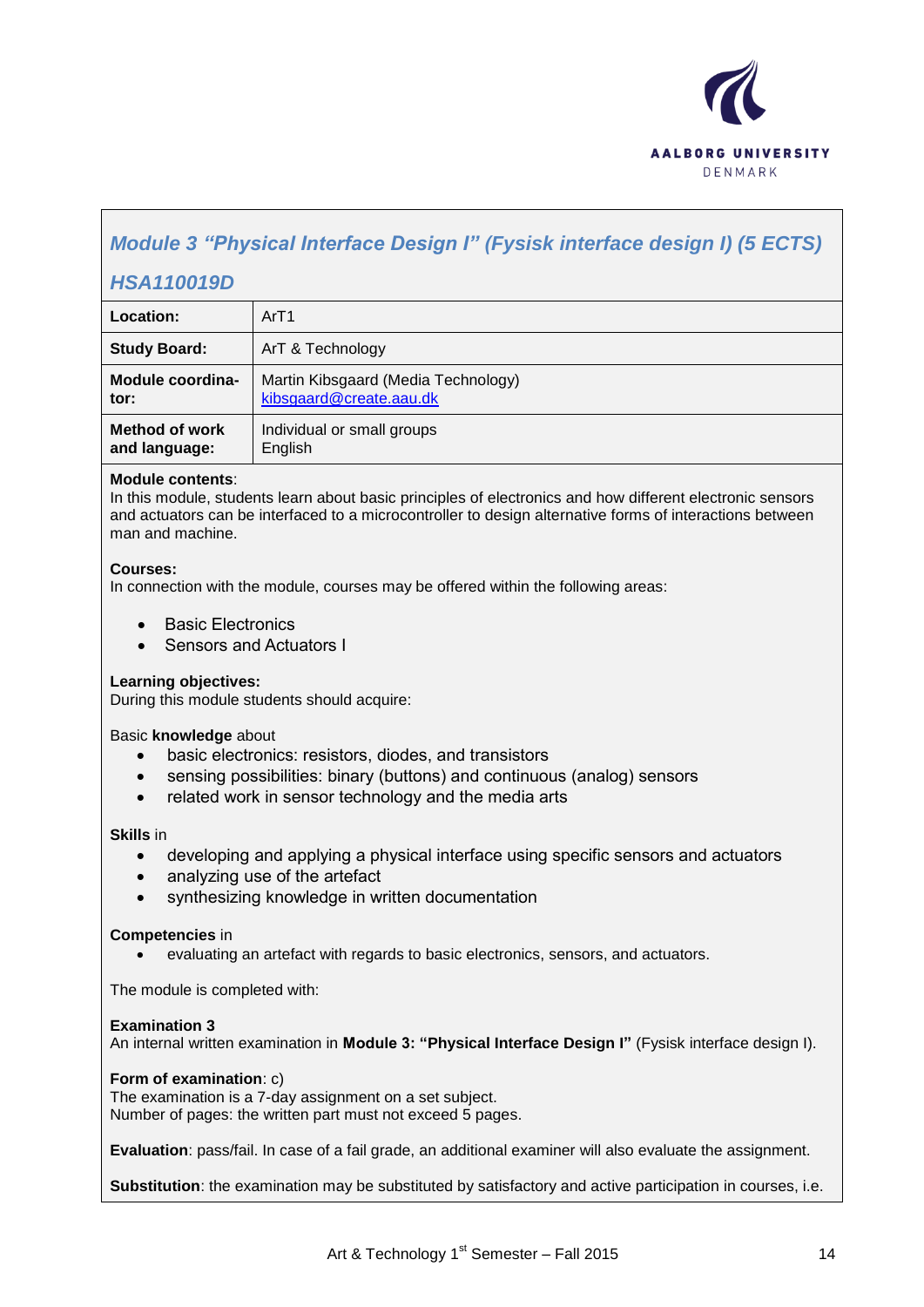

80% presence and submission of all assignments set during the course. Credits: 5 ECTS

The examination should demonstrate that the student has fulfilled the objectives outlined above.

| Exam dates:              | TBA at moodle |
|--------------------------|---------------|
| <b>Exhibition dates:</b> |               |
| Deadline:                |               |
| Hand-in date:            | TBA at moodle |
| To:                      | Anne Nielsen  |

#### **Scope and expectations:**

The world of electronics is an essential gateway to the creation of many interesting projects. This course will cover some of the general concepts regarding working with electronics, with the goals of providing course participants with

- Understanding of and ability to work safely with basic electronics
- Ability to do basic calculations on resistor-diode circuits
- Knowledge of different types of electronic sensor and actuators
- Ability to design, simulate and build basic circuits

The content of the course is developed for entry-level participants with little or no experience with electronics. The course will cover theoretical concepts (such as electronic units and ohms law) as well as practical concepts. Each lecture covers a set of skills which will be put into use at assignments both during and after each lecture.

| <b>Basic Electronics (1 ECTS)</b> |                                                                                                                                                                                                                                              |  |
|-----------------------------------|----------------------------------------------------------------------------------------------------------------------------------------------------------------------------------------------------------------------------------------------|--|
| Lesson 1:                         | Lecture                                                                                                                                                                                                                                      |  |
|                                   | Introduction to Basic Electronics. Electricity recap: Current, Voltage, Power, Resistance,<br>Units, Kirchoff's circuit laws, Ohm's law. Materials needed for the course.<br>Introduction to the lab and Jesper Nielsen.<br>Safety.          |  |
|                                   | Date for lesson - see calendar.                                                                                                                                                                                                              |  |
|                                   | Martin Kibsgaard                                                                                                                                                                                                                             |  |
|                                   | Slides and Online Resources<br>Literature for the module:<br><b>Make: Electronics, 2nd Edition</b><br>Learning Through Discovery<br><b>By Charles Platt</b><br>Publisher: Maker Media, Inc.<br>Final Release Date: August 2015<br>Pages: 352 |  |
| Lesson 2:                         | Lecture                                                                                                                                                                                                                                      |  |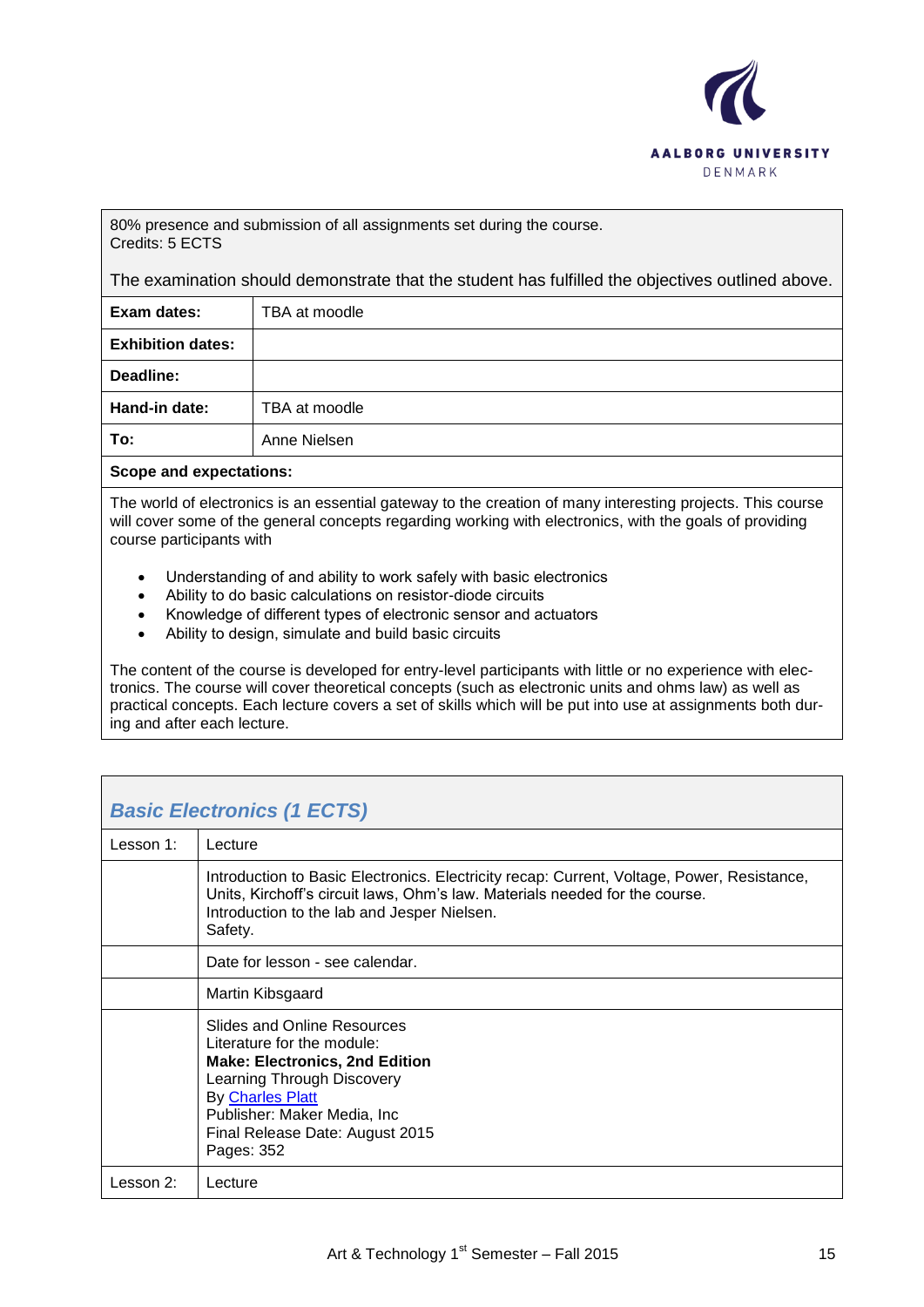

|           | Electronic Components: Resistors, Diodes, Switches, Transistors, (Capacitors), Power<br>supply, Multimeter. Calculate different circuits containing resistor networks. Build them and<br>measure them. Prototyping.<br>Safety recap.          |
|-----------|-----------------------------------------------------------------------------------------------------------------------------------------------------------------------------------------------------------------------------------------------|
|           | Date for lesson - see calendar.                                                                                                                                                                                                               |
|           | Martin Kibsgaard                                                                                                                                                                                                                              |
|           | Slides and online resources                                                                                                                                                                                                                   |
| Lesson 3: | Lecture                                                                                                                                                                                                                                       |
|           | Reading schematics: Symbols, Approaches. Example schematics: Voltage divider, Switch<br>with pull-up resistor, Blink circuit, etc. Calculating component values.<br>Software to visualize and simulate.<br>Building circuits from schematics. |
|           | Date for lesson - see calendar.                                                                                                                                                                                                               |
|           | Martin Kibsgaard                                                                                                                                                                                                                              |
|           | Slides and online resources                                                                                                                                                                                                                   |
| Lesson 4: | Lecture                                                                                                                                                                                                                                       |
|           | Building circuits and approaches to debugging circuits ("Why isn't it working?"). Measuring<br>with multimeter and oscilloscope.                                                                                                              |
|           | Date for lesson - see calendar.                                                                                                                                                                                                               |
|           | Martin Kibsgaard                                                                                                                                                                                                                              |
|           | Slides and online resources                                                                                                                                                                                                                   |

| <b>Sensors and Actuators I (1 ECTS)</b> |                                                                                                                                                                                                 |  |
|-----------------------------------------|-------------------------------------------------------------------------------------------------------------------------------------------------------------------------------------------------|--|
| Lesson 1:                               | Lecture                                                                                                                                                                                         |  |
|                                         | Overview of different sensors: Motion, Light, (Cameras), Sound, Pressure, Temperature,<br>Switches, Triggers, Distance.<br>Inertial measurement units (IMUs): Acceleration, Rotation, Magnetic. |  |
|                                         | Date for lesson - see calendar.                                                                                                                                                                 |  |
|                                         | Martin Kibsgaard                                                                                                                                                                                |  |
|                                         | Slides and online resources                                                                                                                                                                     |  |
| Lesson 2:                               | Lecture                                                                                                                                                                                         |  |
|                                         | Overview of different actuators: Motion, Light, Sound, Temperature.<br>How to control high power actuators: Transistors, Relays.<br>Safety.                                                     |  |
|                                         | Date for lesson - see calendar.                                                                                                                                                                 |  |

 $\Gamma$ 

 $\overline{\phantom{a}}$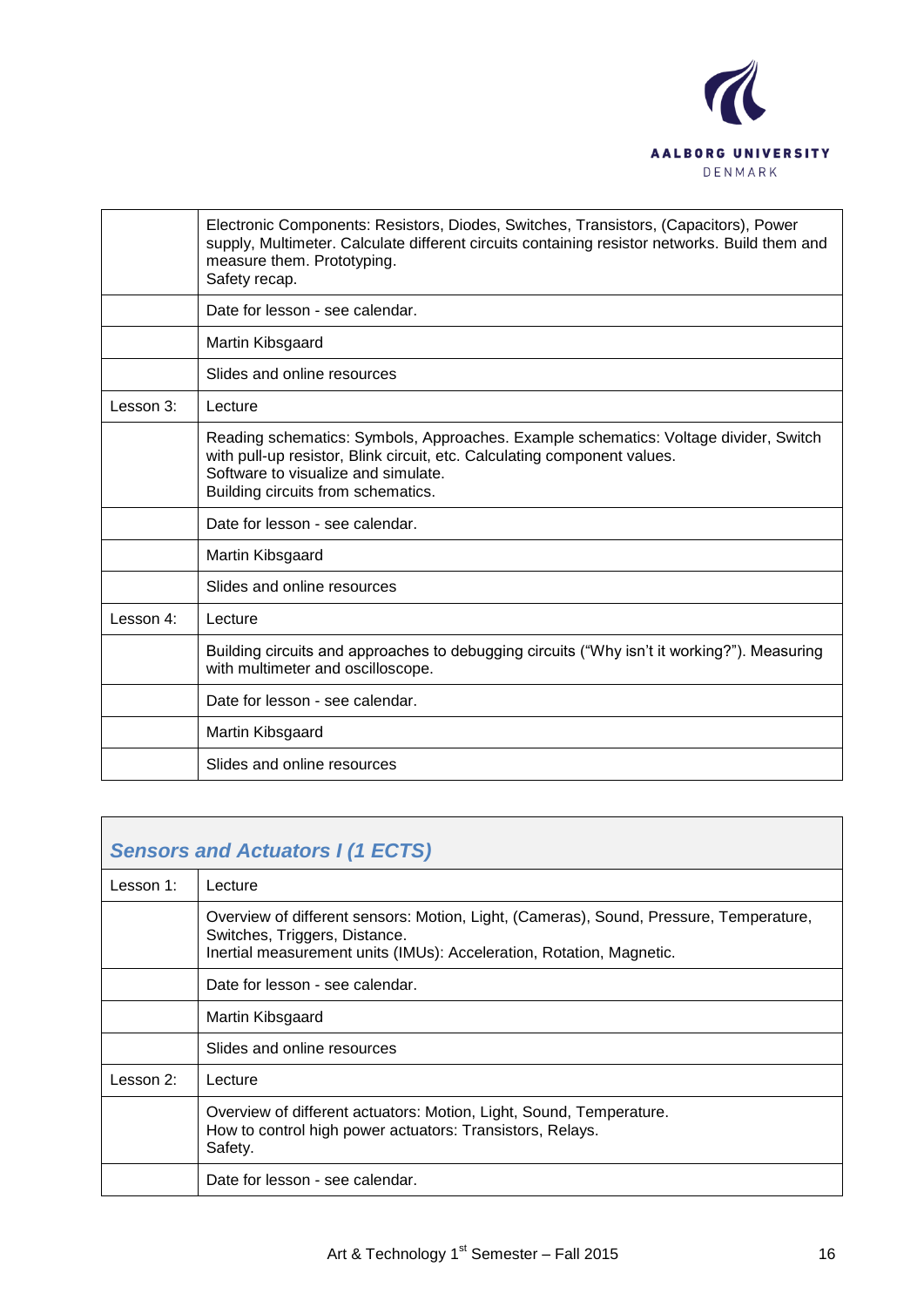

|           | Martin Kibsgaard                                                                                                                                                                                  |
|-----------|---------------------------------------------------------------------------------------------------------------------------------------------------------------------------------------------------|
|           | Slides and online resources                                                                                                                                                                       |
| Lesson 3: | Workshop                                                                                                                                                                                          |
|           | Using the sensors and actuators to build circuits.<br>Basic introduction to Arduino and microcontrollers: Input, Output, Digital, Analog. Basic<br>introduction to programming a microcontroller. |
|           | Date for lesson - see calendar.                                                                                                                                                                   |
|           | Martin Kibsgaard                                                                                                                                                                                  |
|           | Slides and online resources                                                                                                                                                                       |
| Lesson 4: | Workshop                                                                                                                                                                                          |
|           | Wider scope: Idea generation with electronics and semester projects.                                                                                                                              |
|           | Date for lesson - see calendar.                                                                                                                                                                   |
|           | Martin Kibsgaard                                                                                                                                                                                  |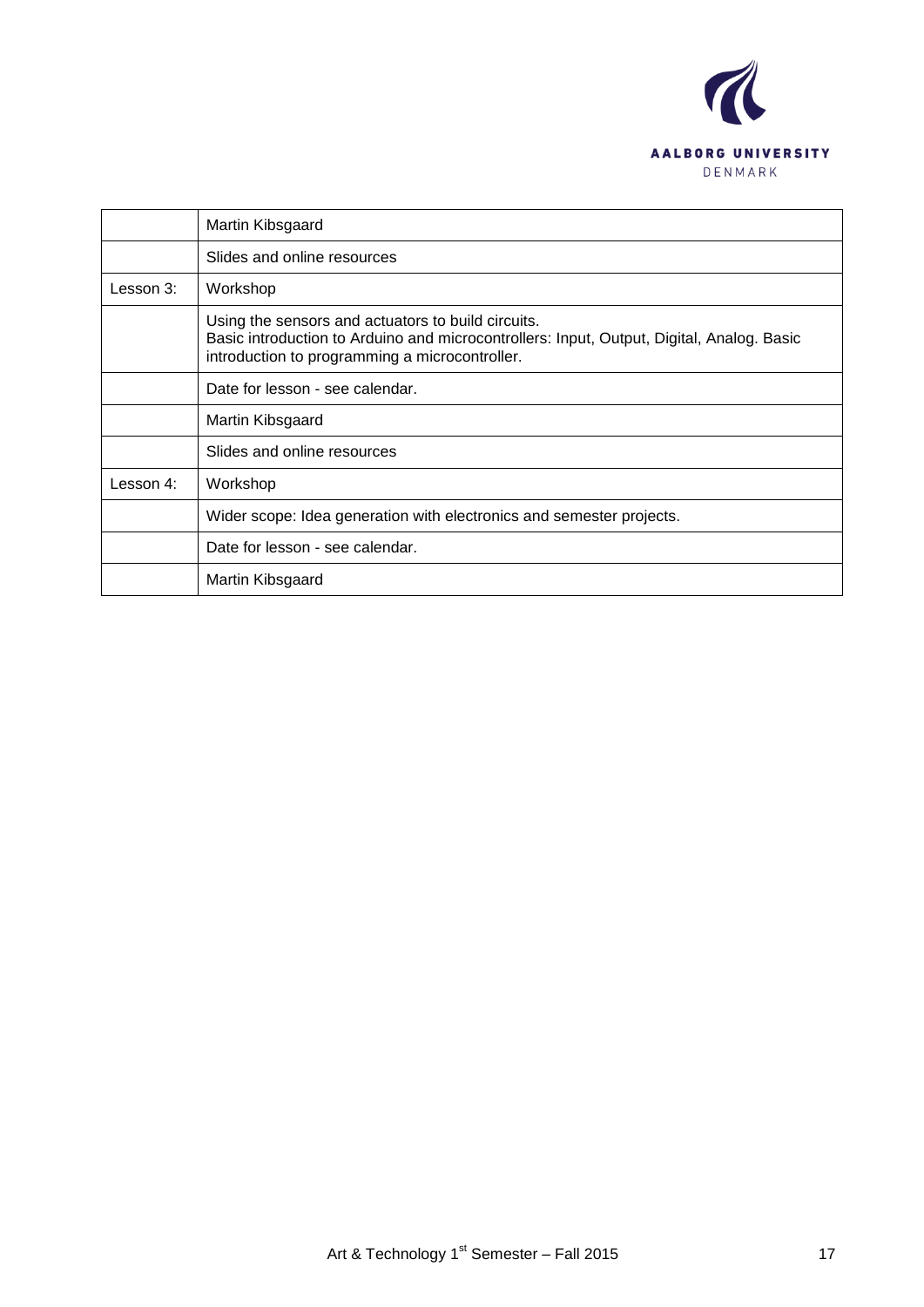

## *Module 4 "History of Art and Technology I" (Kunst- og teknologihistorie I) (5 ECTS)*

### *HSA160079)*

| Location:                              | ArT <sub>1</sub>                                            |
|----------------------------------------|-------------------------------------------------------------|
| <b>Study Board:</b>                    | Art & Technology                                            |
| Module coordina-<br>tor:               | Line Marie Bruun Jespersen, KOM<br>linebruun@hum.aau.dk     |
| <b>Method of work</b><br>and language: | Individual work in relation to course activities<br>English |

#### **Module contents**:

The module is an introduction of the students to the history of art and technology with special emphasis on the theories and techniques, which have been or are currently prevailing in the areas of art experience and aesthetics.

Together with History of Art and Technology II the module introduces the students to examples of artists, artworks and historic events that are significant to the history of art and technology. Using the teaching forms of lectures, workshops and seminars, the module will introduce problems regarding description and analysis of artworks.

#### **Courses:**

In connection with the module, courses may be offered within the following area:

• History of Art and Technology I

#### **Learning objectives:**

During this module, students should acquire:

#### Basic **knowledge** in

- the history of art and technology
- aesthetic theories within the field of art and technology
- central works of selected art periods and genres

#### **Skills** in

- analyzing works of art
- applying central concepts and analytical methods within the history of art and technology and acquiring familiarity with their historical context and conditions.

#### **Competencies** in

- comparing various works from selected art periods as regards artistic expression, technological contents, and experience effect
- applying central works from the history of art and technology as a framework for reflection and inspiration in relation to their own works.

The module is completed with:

#### **Examination 4**

An internal written examination in Module 4 "History of Art and Technology I" (Kunst- og teknologihistorie I)

**Form of examination**: c)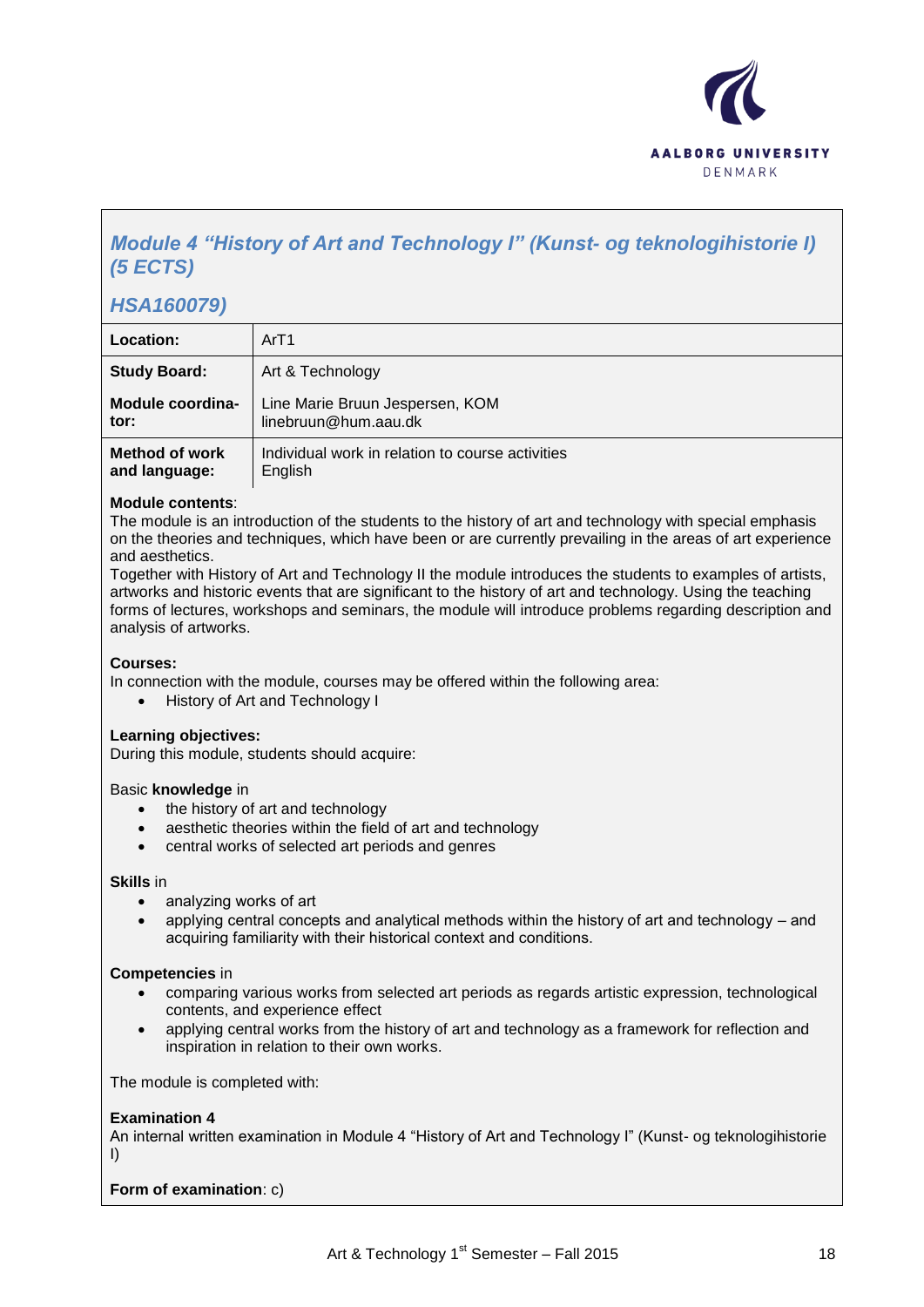

The examination is a 7-day assignment on a set subject. One examiner evaluates the assignment. Number of pages: the written work must not exceed 12 pages.

**Evaluation**: pass/fail. In case of a Fail grade, an additional examiner will also evaluate the assignment.

**Substitution**: the examination may be substituted by satisfactory and active participation in courses, i.e. 80% presence and submission of all assignments set during the course. Credits: 5 ECTS

The examination should demonstrate that the student has fulfilled the objectives outlined above.

| Exam dates:                                                                                                                                                 | TBA at moodle                |  |
|-------------------------------------------------------------------------------------------------------------------------------------------------------------|------------------------------|--|
| <b>Exhibition dates:</b>                                                                                                                                    |                              |  |
| Deadline:                                                                                                                                                   |                              |  |
| Hand-in date:                                                                                                                                               | TBA at moodle                |  |
| To:                                                                                                                                                         | Hand in via upload on Moodle |  |
| Scope and expectations:                                                                                                                                     |                              |  |
| <b>Participants:</b>                                                                                                                                        |                              |  |
| ArT1 students                                                                                                                                               |                              |  |
| <b>Prerequisites for participation:</b>                                                                                                                     |                              |  |
| Module activities (course sessions etc.)<br>Lectures + workshop sessions including discussions, analytic exercises, practical assign-<br>ments/experiments. |                              |  |

| <b>History of Art and Technology I (2 ECTS)</b> |                                                                                                                                                                                                                                                                                                                                                                    |  |
|-------------------------------------------------|--------------------------------------------------------------------------------------------------------------------------------------------------------------------------------------------------------------------------------------------------------------------------------------------------------------------------------------------------------------------|--|
| Lesson 1:                                       | Type of teaching: lecture+workshop                                                                                                                                                                                                                                                                                                                                 |  |
|                                                 | Introduction to History of art and Technology. Concepts and philosophies of technology<br>exemplified through art history 1<br>Introduction to the course and distribution of assignments.                                                                                                                                                                         |  |
|                                                 | Based on the text by Drengson a selection of significant examples from art history will be<br>analyzed and discussed.                                                                                                                                                                                                                                              |  |
|                                                 | Date of the activity                                                                                                                                                                                                                                                                                                                                               |  |
|                                                 | Lecturer(s): Line Marie Bruun Jespersen                                                                                                                                                                                                                                                                                                                            |  |
|                                                 | Set readings:<br>Technology and values. Alan R. Drengson: Four Philosophies of Technology. P 26-37<br>(Moodle)<br>Recommended readings:<br>Arthur Clay: On Science On Art On Society: Interviews with innovators. iBooks.<br>A. Jamison, L. Botin,, S. H. Christensen: A Hybrid Imagination. Science and Technology in<br>Cultural Perspective. Chapter 5 (Moodle) |  |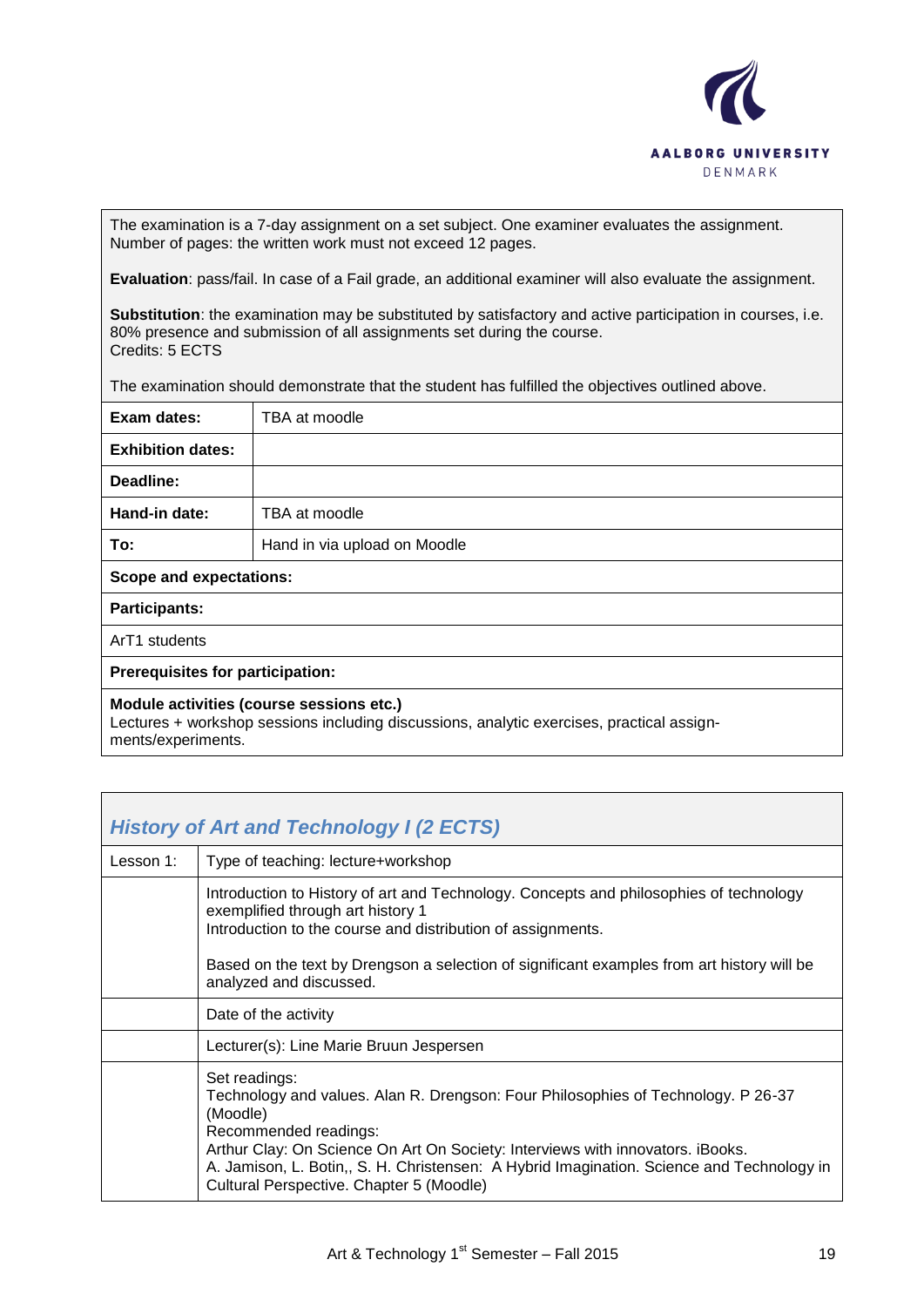

|           | L. Mumford: Technics and Civilization. Chapter 1: Cultural preparation p.9-59 and Chapter<br>2: Agents of Mechanization p. 60-105<br>L. Mumford: Art and Technics p. 9-157                                                                                                                                                                                                                    |
|-----------|-----------------------------------------------------------------------------------------------------------------------------------------------------------------------------------------------------------------------------------------------------------------------------------------------------------------------------------------------------------------------------------------------|
|           | Slides and other resources: will be available on Moodle on the date of the lecture                                                                                                                                                                                                                                                                                                            |
| Lesson 2: | Type of teaching: lecture+workshop                                                                                                                                                                                                                                                                                                                                                            |
|           | History of art and technology 2<br>Lecture on significant technological developments in the 20 <sup>th</sup> century, that have had impact<br>on art, architecture and design. Special focus on the discussions of mass production vs.<br>craft in the avantgardes of the early 20 <sup>th</sup> century: Arts and Craft, Futurism, Bauhaus, Con-<br>structivism.                             |
|           | Workshop: group discussions on Futurism, Bauhaus and Constructivism examples.                                                                                                                                                                                                                                                                                                                 |
|           | Date of the activity                                                                                                                                                                                                                                                                                                                                                                          |
|           | Lecturer(s) Line Marie Bruun Jespersen                                                                                                                                                                                                                                                                                                                                                        |
|           | Set readings:<br>A. Jamison, L. Botin,, S. H. Christensen: A Hybrid Imagination. Science and Technology in<br>Cultural Perspective. Chapter 5 (Moodle)<br>Stephen Farthing (ed.): Art - The Whole Story. Thames and Hudson pp.396-403, 414-418,<br>Recommended readings:                                                                                                                      |
|           | Slides and other resources: will be available on Moodle on the date of the lecture                                                                                                                                                                                                                                                                                                            |
| Lesson 3: | Type of teaching: lecture+workshop                                                                                                                                                                                                                                                                                                                                                            |
|           | Art History – concepts of style 3<br>The lecture focus on the concept of style. Based on the two texts by Gombrich and Wollflin,<br>we will analyze and discuss "style" of art examples from different artists and from various<br>stylistic eras.                                                                                                                                            |
|           | In the workshop students will study the stylistic features of some of main "-isms" in western<br>art history.                                                                                                                                                                                                                                                                                 |
|           | Date of the activity                                                                                                                                                                                                                                                                                                                                                                          |
|           | Lecturer(s) Line Marie Bruun Jespersen                                                                                                                                                                                                                                                                                                                                                        |
|           | Set readings:<br>The Art of Art History. A critical anthology. Donald Reziozi (ed.): Wöllflin: Principles of Art<br>History p110-129<br>Ernst Gombrich: Style p. 130-140<br>Recommended readings:<br>Stephen Farthing (ed.): Art - The Whole Story. Thames and Hudson. - or similar introduci-<br>ton to western art history.<br>Art- The Whole Story is available in the bookshop Architegn. |
|           | Slides and other resources: will be available on Moodle on the date of the lecture                                                                                                                                                                                                                                                                                                            |
| Lesson 4: | Type of teaching: lecture+workshop                                                                                                                                                                                                                                                                                                                                                            |
|           | Media Archeology - moving images 4<br>This lecture gives and introduction to the field of "Media Archeology" and the link between<br>development of different types of visual media and art history. Different "viewing machines"<br>and inventions towards the moving image.                                                                                                                 |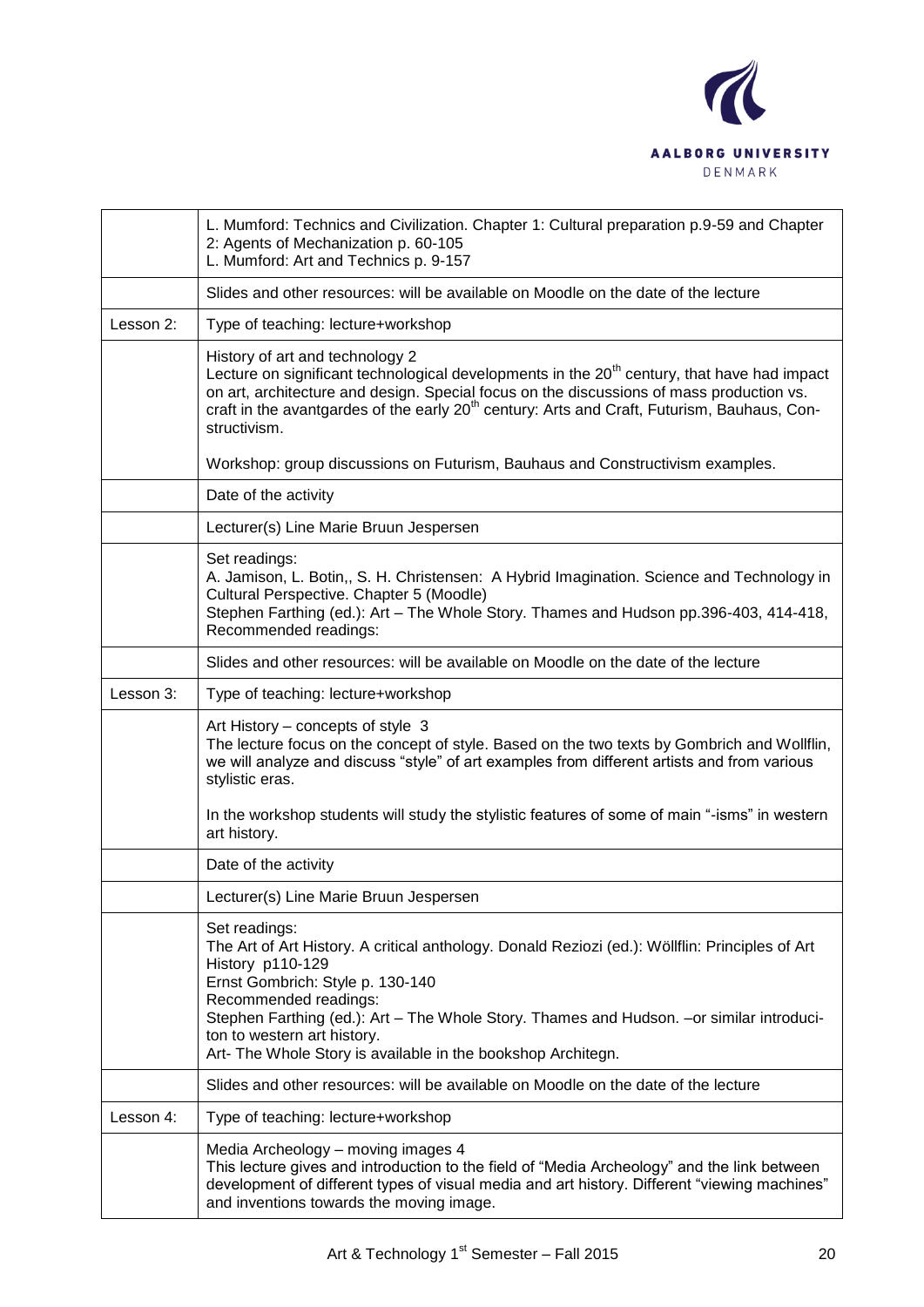

|           | Workshop: Students will make and present their own experiments with moving images.                                                                                                                                                                                                                                                                                                                                                            |
|-----------|-----------------------------------------------------------------------------------------------------------------------------------------------------------------------------------------------------------------------------------------------------------------------------------------------------------------------------------------------------------------------------------------------------------------------------------------------|
|           | Date of the activity                                                                                                                                                                                                                                                                                                                                                                                                                          |
|           |                                                                                                                                                                                                                                                                                                                                                                                                                                               |
|           | Lecturer(s): Line Marie Bruun Jespersen                                                                                                                                                                                                                                                                                                                                                                                                       |
|           | Set readings:<br>Werner Nekes: Media Magica. Pp. 30-39 and Stefan Thermerson: The Urge to Create Vi-<br>sions. Pp 40-47 In: Jeffrey Shaw and Peter Weibel (eds.): The Cinematic Imaginary after<br>Film, MIT Press 2003<br>Marshall McLuhan: Understanding Media: The Extensions of Man Movies, Radio, Televi-<br>sion p. 381-447<br>Recommended readings:<br>Marshall McLuhan: Understanding Media: The Extensions of Man. Part 1. P. 17-108 |
|           | Slides and other resources: slides will be available on Moodle on the date of the lecture<br>http://channel.louisiana.dk/video/david-hockney-lost-knowledge                                                                                                                                                                                                                                                                                   |
| Lesson 5: | Type of teaching: lecture + workshop                                                                                                                                                                                                                                                                                                                                                                                                          |
|           | Sculpture – formal qualities and technology 5<br>History of Sculpture. The lecture introduces various composition principles, construction<br>principles, materials and surface properties in the history of sculpture.                                                                                                                                                                                                                       |
|           | Workshop: composition exercises in 2 and 3 dimensions                                                                                                                                                                                                                                                                                                                                                                                         |
|           | Date of the activity                                                                                                                                                                                                                                                                                                                                                                                                                          |
|           | Lecturer(s): Line Marie Bruun Jespersen                                                                                                                                                                                                                                                                                                                                                                                                       |
|           | Set readings:<br>Potts, Wood, Hulks: Modern Sculpture Reader<br>Ching: Form, Space and Order<br>Recommended readings:<br>Potts, Wood, Hulks: Modern Sculpture Reader<br>Herbert Read: Modern Sculpture - A Concise History. Thames and Hudson World of<br>Art. Herbert Read: The Art of Sculpture.                                                                                                                                            |
|           | Slides and other resources: will be available on Moodle on the date of the lecture                                                                                                                                                                                                                                                                                                                                                            |
| Lesson 6: | Type of teaching: lecture+workshop                                                                                                                                                                                                                                                                                                                                                                                                            |
|           | History of Sculpture. The lecture focus on Kinetic Sculpture and Sculpture Analysis 6<br>Lecture: Kinetic Sculpture and Sculpture Analysis                                                                                                                                                                                                                                                                                                    |
|           | Workshop will the place in Musikkens Hus, where we will see Jeppe Hein: Reflecting Fre-<br>quencies 2014. Students will do exercises in sculpture analysis.                                                                                                                                                                                                                                                                                   |
|           | Date of the activity                                                                                                                                                                                                                                                                                                                                                                                                                          |
|           | Lecturer(s): Line Marie Bruun Jespersen                                                                                                                                                                                                                                                                                                                                                                                                       |
|           | Set readings:<br>Maria Fernandez: 'Life-Like': Historicizing Process and Responsiveness in Digital Art. P.<br>468-485<br>Sculpture from Antiquity to Present Day: P. 1057-1113, p. 1136-1148<br>MIT Museum: 5000 Moving Parts: http://web.mit.edu/museum/exhibitions/5000.html<br>Recommended readings:                                                                                                                                       |